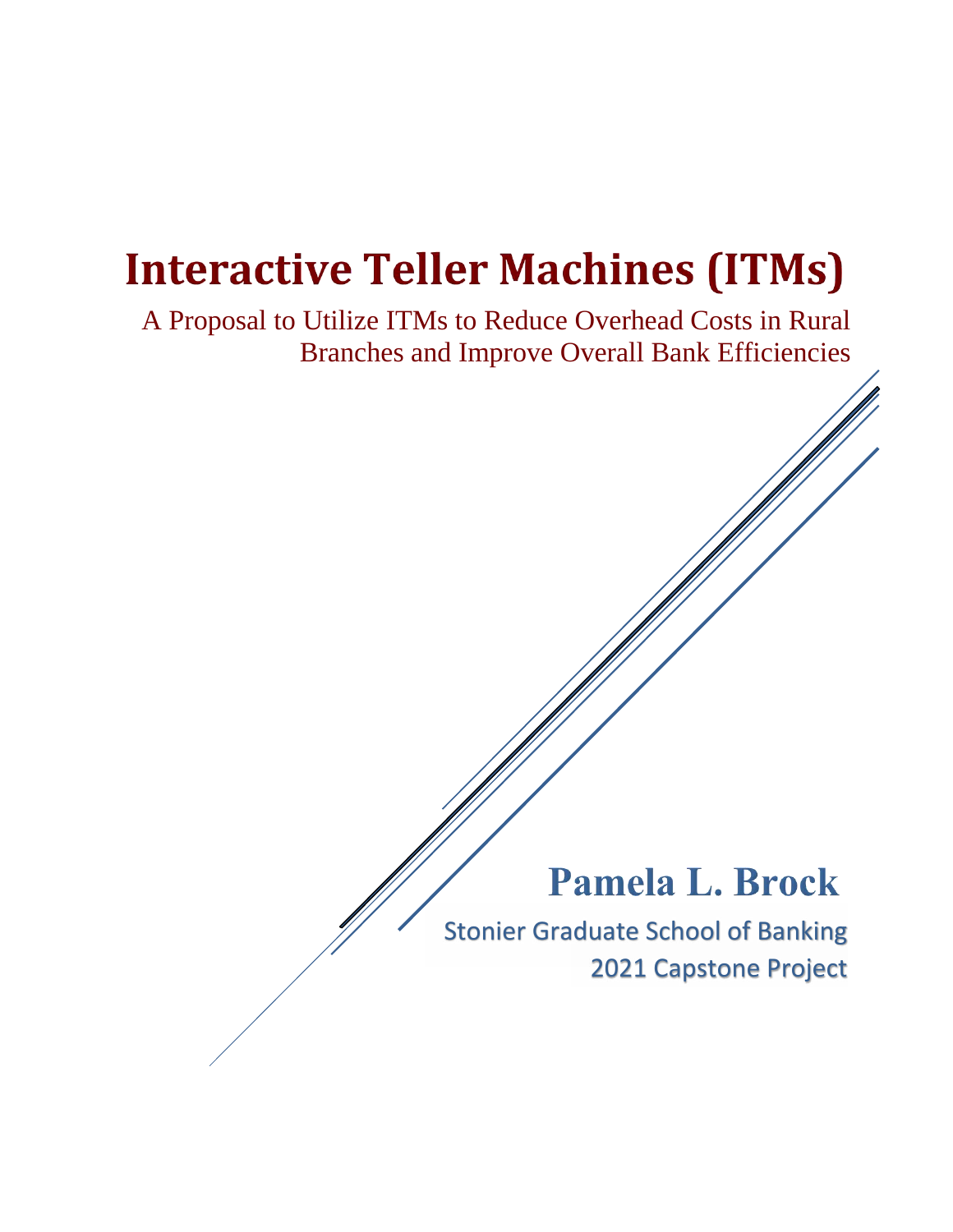## **Table of Contents**

| -Executive Summary                                                 | Page 2  |  |  |  |
|--------------------------------------------------------------------|---------|--|--|--|
| -About Hyden Citizens Bank                                         | Page 6  |  |  |  |
| The Market Area, Yesterday and Today                               |         |  |  |  |
| <b>History of Performance</b>                                      |         |  |  |  |
| <b>The Evaluation Process</b>                                      |         |  |  |  |
| -Strategy and Implementation                                       | Page 10 |  |  |  |
| Evaluating Where We Are Today                                      |         |  |  |  |
| <b>Branch Automation: About Interactive Teller Machines (ITMs)</b> |         |  |  |  |
| Benefits of Using ITMs for the Bank and Customers                  |         |  |  |  |
| <b>Implementation Planning</b>                                     |         |  |  |  |
| Let's Talk About Location                                          |         |  |  |  |
| -Financial Impact                                                  | Page 25 |  |  |  |
| Purchasing the ITMs                                                |         |  |  |  |
| -Non-Financial Impacts                                             | Page 29 |  |  |  |
| -Conclusion                                                        | Page 35 |  |  |  |
| -Appendix                                                          | Page 36 |  |  |  |
| 1: How to use an ITM                                               |         |  |  |  |
| 2: Current and Proposed Bank Organizational Charts                 |         |  |  |  |
| -References                                                        | Page 38 |  |  |  |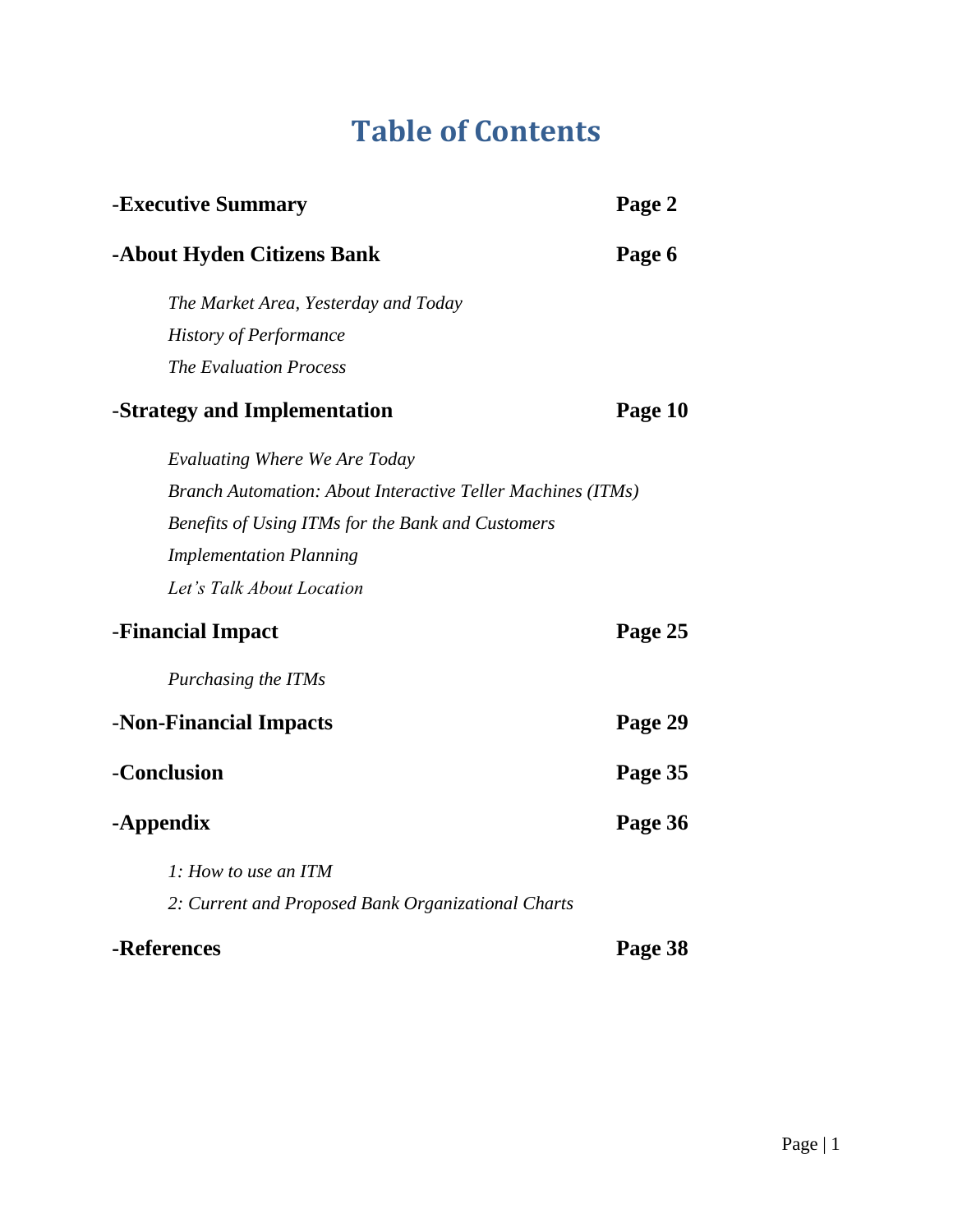## **Executive Summary**

Adapting to our changing environment has been the foundation for success for Hyden Citizens Bank. Since 1904, the management of the bank has survived many changes and challenges while always centering the focus on serving our local community with the best financial services available and providing a strong return to the Shareholders. Finding the best solutions have often been challenging, especially for a small community bank located in a rural area. However, the evolving world of banking and technology has opened doors that once were not accessible due to the cost and/or feasibility.

 Our newest challenge is the changing economic and demographic environment in the community we serve, which has been devastated by the decline of the coal industry. Hyden Citizens Bank currently operates four brick and mortar locations in their service area in Leslie County. The cost of operating these locations consumes a large portion of their overhead costs and is a major cause of the higher than Peer Efficiency ratio for the bank. This has become more so as the two smaller branches, which are located in more rural areas of the County, have seen a significant decline in transaction volumes due to the dramatic and seemingly permanent decline of the coal industry, which provided much of the transactional volume for these two locations. Management has decided to focus on finding an efficient and profitable solution to keep all four locations operating to serve our customers while reducing the high cost of operations at the two smaller branches. Interactive Teller Machines may be this solution.

Interactive Teller Machines (ITMs) are a natural evolution of Automated Teller Machines (ATMs). ITMs offer the same features and functions of an ATM plus the ability to talk and work with a live teller via video conference. Personnel costs are the single largest expense for any location and, due to security and audit requirements, the bank is required to keep two people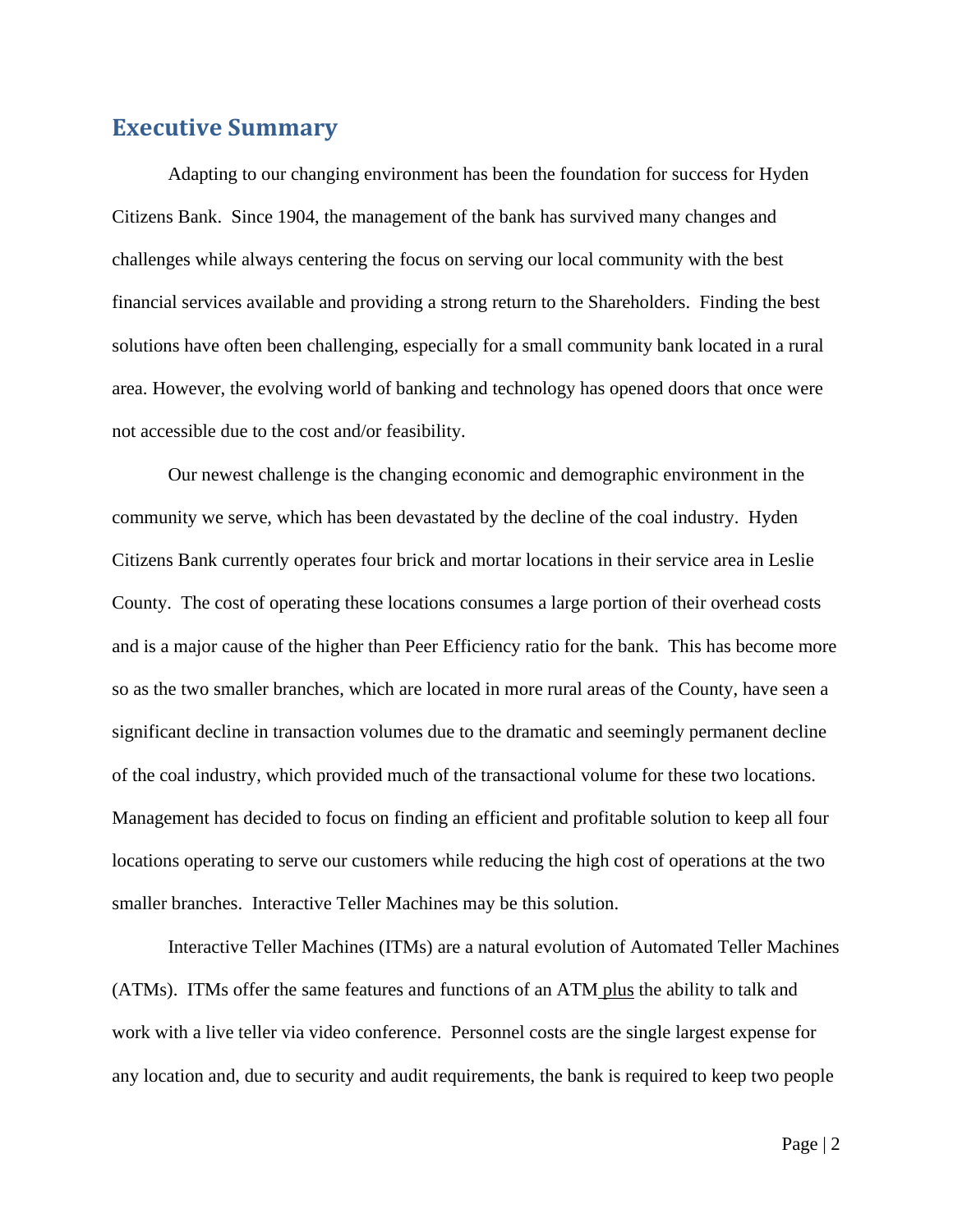on staff at the two smaller branches located at Wooton and Stinnett even though the reduced transaction levels indicate one person could easily handle the daily volumes. By using ITMs, we could eliminate the need for live personnel at these two locations while providing our customers availability to bank services through a live video conference with bank staff. The staff could be located at the Main Office location and respond to the specific needs of our customers without having to be on-site since ITMs are capable of completing approximately 80-90% of transactions typically completed by a live in-person teller.

Based on cost estimates, each ITM would cost approximately \$149,500 and we propose to add an ITM to both Stinnett and Wooton Branches for a total one-time, initial cost of \$299,000. This cost includes setup, software, and implementation. In addition, there would be annual costs for software and maintenance for each machine. The ITMs would be depreciated for 7 years at approximately \$43,000 annually and the annual maintenance and licenses would cost approximately \$29,000 each year. These costs would be neutralized by the reduced utility costs of operating the branches and the elimination of part-time staff by the bank, which would no longer be needed due to the reallocation of full-time branch staff. The usage of part-time staff costs the bank an estimated \$60,000 annually and, combined with the reduction of daily operating expenses for the branches of approximately \$46,000 annually, there would be no additional costs to implement ITMs for Hyden Citizens Bank. In fact, even with the purchase of the ITMs and their expenses, the bank will have an estimated \$34,000 annual reduction in overhead expenses the first year and an estimated \$94,000+ decrease within five years by implementing this solution. Within the first five years, the bank will also see a steady increase in our ROA to 1.06% and a 300 basis points decline in the Efficiency Ratio to 73.92% due to this change.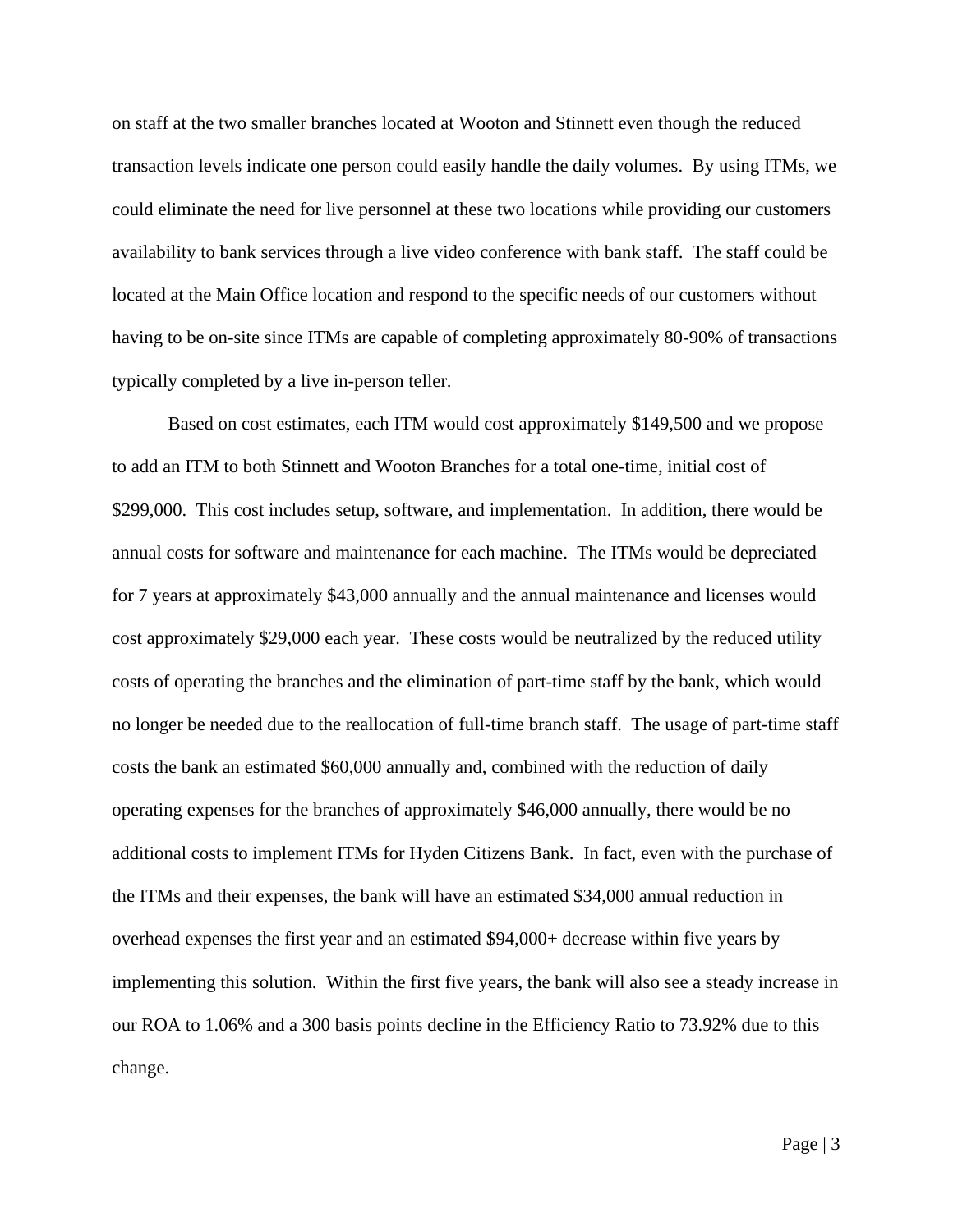The move to implement ITMs at the Wooton and Stinnett branches would also allow Hyden Citizens Bank to develop a dedicated customer call center. Since management does not recommend laying off any full-time employees due to this change, the current branch employees would be reallocated throughout the bank with several assigned to operate the new customer service center at no additional cost to the bank. The customer service center would be located in the Main Office and provide live personal service by video conference to branch customers using the ITMs at the Stinnett and Wooton branches. In addition, the customer service call center would provide switchboard services for the bank as well as a variety of additional services streamlined into one area. The efficiency this would provide will improve customer service throughout the entire bank.

 There are important considerations beyond the monetary cost benefits to consider with this proposed change. The positive benefits include improved customer service benefits through the development of the customer service call center, maximizing the efficiency of our staff throughout the bank, the time-saving benefits of not having to manage the part-time staff, and improved security through the use of ITMs at the two remote branch locations which reduces robbery exposure, while continuing to provide banking services to our customers at the Stinnett and Wooton branch locations. The potential negative impacts to consider would be the limitations of our local internet service as the ITMs require this to provide the ITM video interaction with our customers, ensuring our staff have "buy-in" to this change, and the possible rejection of the ITMs by the loyal branch customers who enjoy the personal interaction from our staff at these two locations. Our IT manager feels confident that a new internet provider in the area will resolve any internet issues that may be arise and the communication and education of our staff and customers about this change will be key to the ITMs' success and our ability to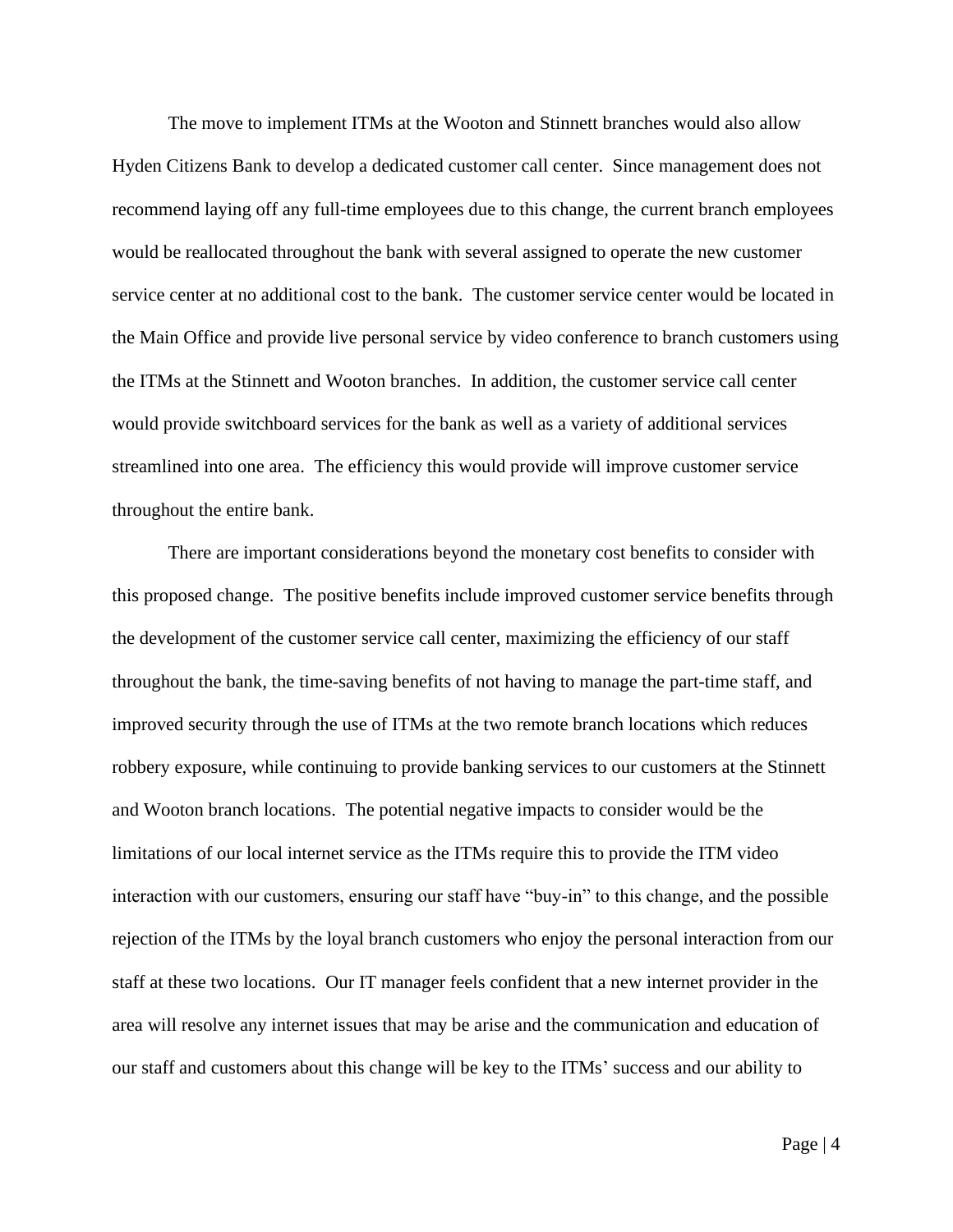keep these two branches operating. We will dedicate time and energy to training, developing inhouse videos and holding community forums to ensure this is seen as a positive move by our employees and customers in our community to ensure it is successful.

In summary, I recommend the incorporation of ITMs into the branch network for Hyden Citizens Bank at the Wooton and Stinnett branch locations. Based on the cost estimates and potential savings to the bank through improved ratios and earnings as well as improvements to efficiencies throughout the bank, I believe this will be a positive move. It will position the bank to grow forward instead of being held back by the burden of static overhead costs associated with the operational requirements of the two smaller branches. As the financial analysis indicates, the costs to implement the ITMs will not result in an increase in expenses due to the reduction of the part-time staff and other expenses but the bank will continue to benefit over the next several years as the technology improves efficiencies throughout the bank. In addition, the benefits from the development of the customer call center and proper reallocation of staffing at the two remaining locations will be a much more efficient use of our employees in meeting the needs of our customers and communities. Overall, Hyden Citizens Bank will be better prepared for the next century of operations with this change as we maintain our position in the marketplace while controlling overhead costs and maximizing our return to our Shareholders.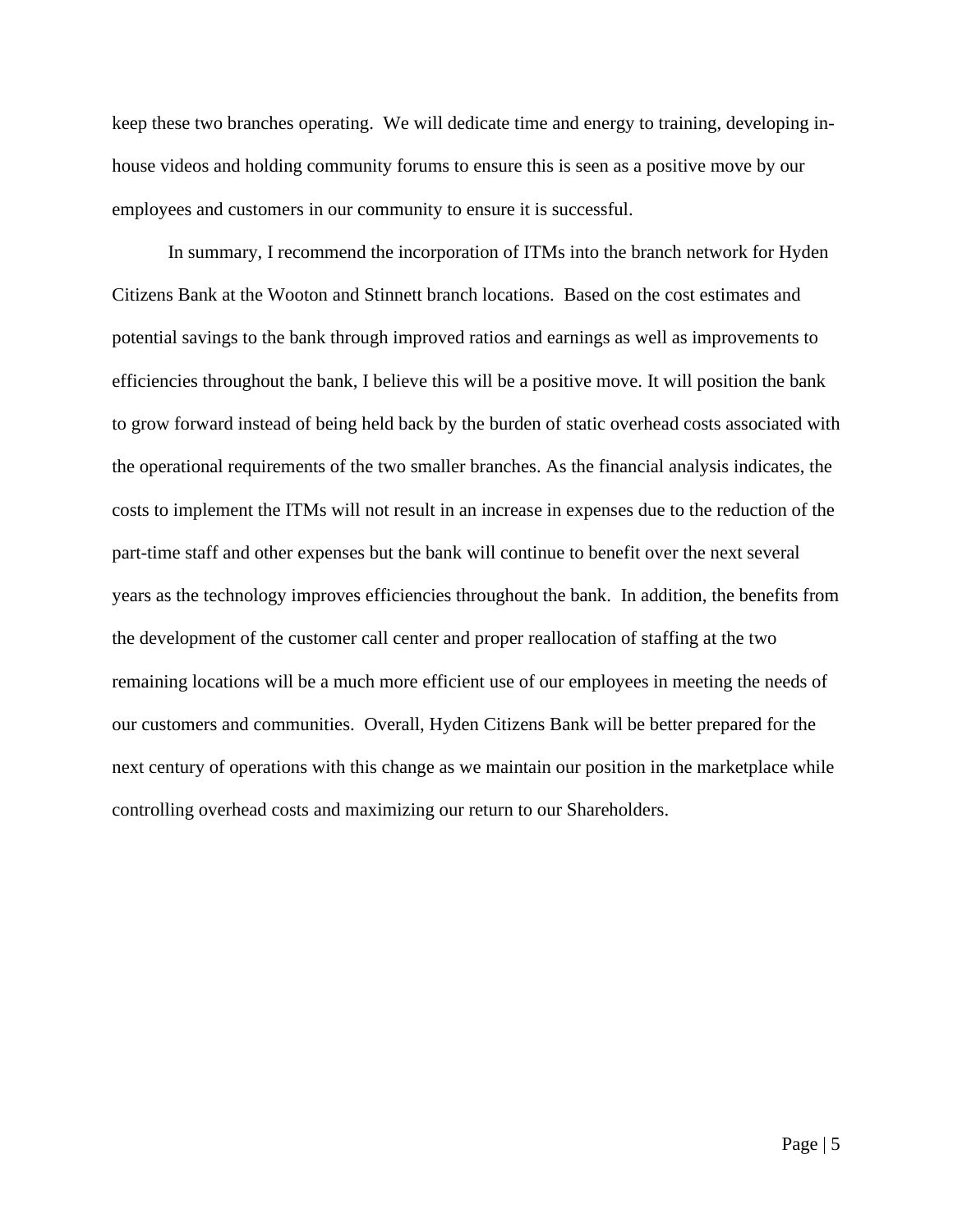## **About Hyden Citizens Bank**

Hyden Citizens Bank, Inc. is a community bank located in Hyden, Kentucky, which is in the southeastern part of the state in the western Appalachian Mountains. The bank was established in 1904 and has approximately \$135,000,000 in assets. The bank's President and Chief Executive Officer (CEO) is W. Fred Brashear II, who has served in this role since the mid-80s, following in the footsteps of his father who previously served as President & CEO. It is the first and only physical bank in the county with 100% deposit market share. The bank employs approximately 30-35 employees, seasonally. Hyden Citizens Bank, Inc. is the flagship bank of Middlefork Financial Group, Inc. (MFG), which is a bank holding company with total assets of \$245,000,000. MFG is comprised of three community banks, an insurance agency, and a property management company, which are all located in southeastern Kentucky. The Holding Company is privately held by 42 Shareholders with six of these Shareholders comprising 89% of ownership and serving on the Board of Directors for Hyden Citizens Bank.

### The Market Area, Yesterday and Today

To better understand Hyden Citizens Bank, it is important to understand their market area. This includes the physical location of the market area and the current and historical aspects of key

elements impacting this region such as population and economic issues. Through this analysis, you will develop a deeper understanding of how the bank has survived and thrived over the last 116 years.

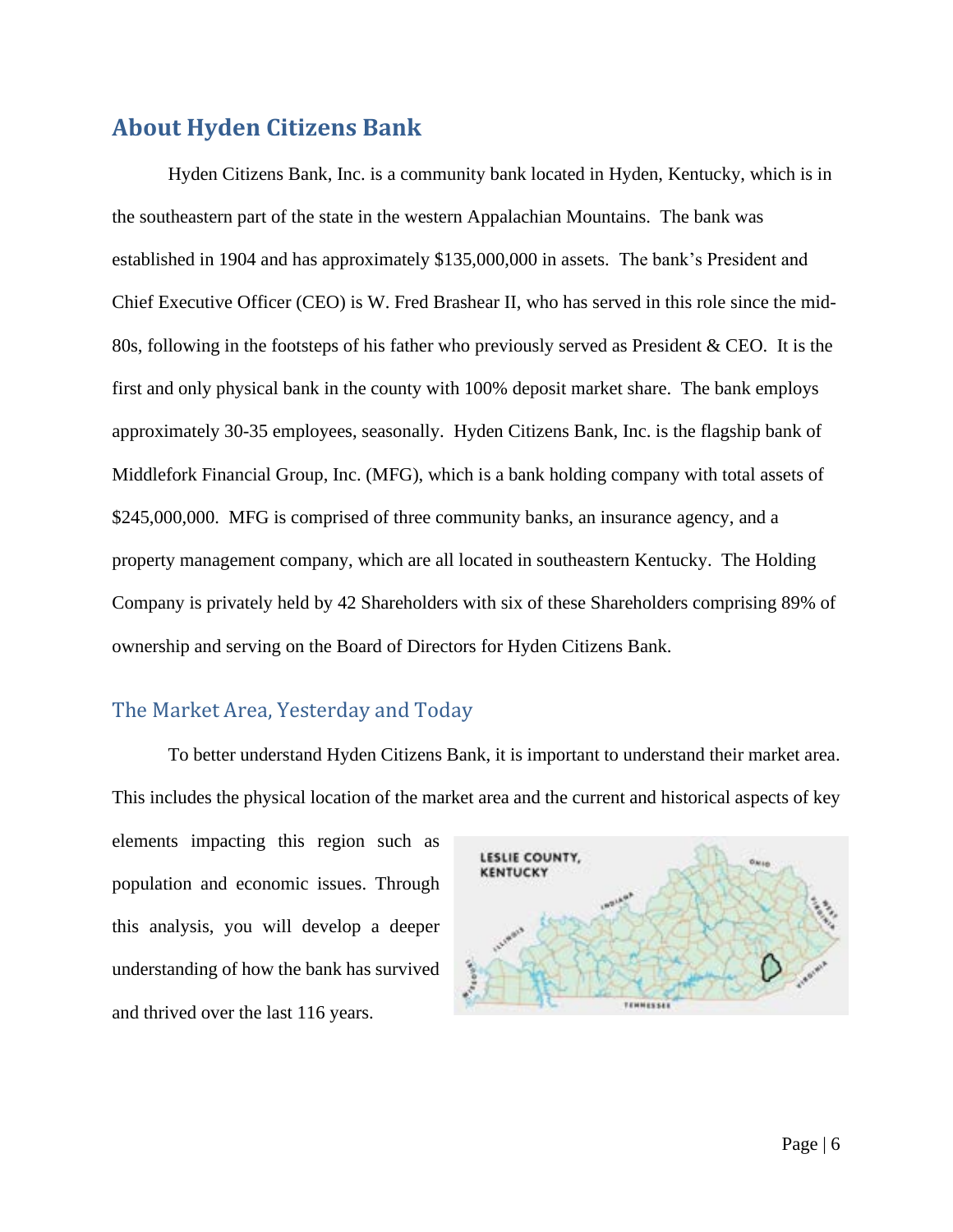The bank's primary market is Leslie County. The county is small in size, comprising just over 400 square miles in rural southeastern Kentucky. The bank is the only bank in their primary market with four brick and mortar branches located in strategic areas of the county to maximize access to the community. Leslie County currently has a population of 9,877, according to the United States Census Bureau Quick Facts. When the county was formed in 1878, the population



was 3,740, according to the book "A Century of Service: The History of Hyden Citizens Bank in Leslie County 1904-2004", and the population steadily increased to over 15,500 by the middle of the twentieth century when a negative trend of

decline would begin and continue until today. Future projections, according to the Kentucky State Data Center, indicate a continued decline in population for Leslie County through 2040 of -29.6% to a population of just 7,537 by 2040. This negative trend is due to various factors, which include the county's isolation from the expansion seen in other parts of the state and country, a limited industrial footprint, and dependency on the coal industry which has traditionally provided steady,

high paying jobs. The dependency on coal has contributed to the most recent negative population trends. Since 2008, over 20,000 jobs have been lost in the Southeastern Kentucky region due to the decline in

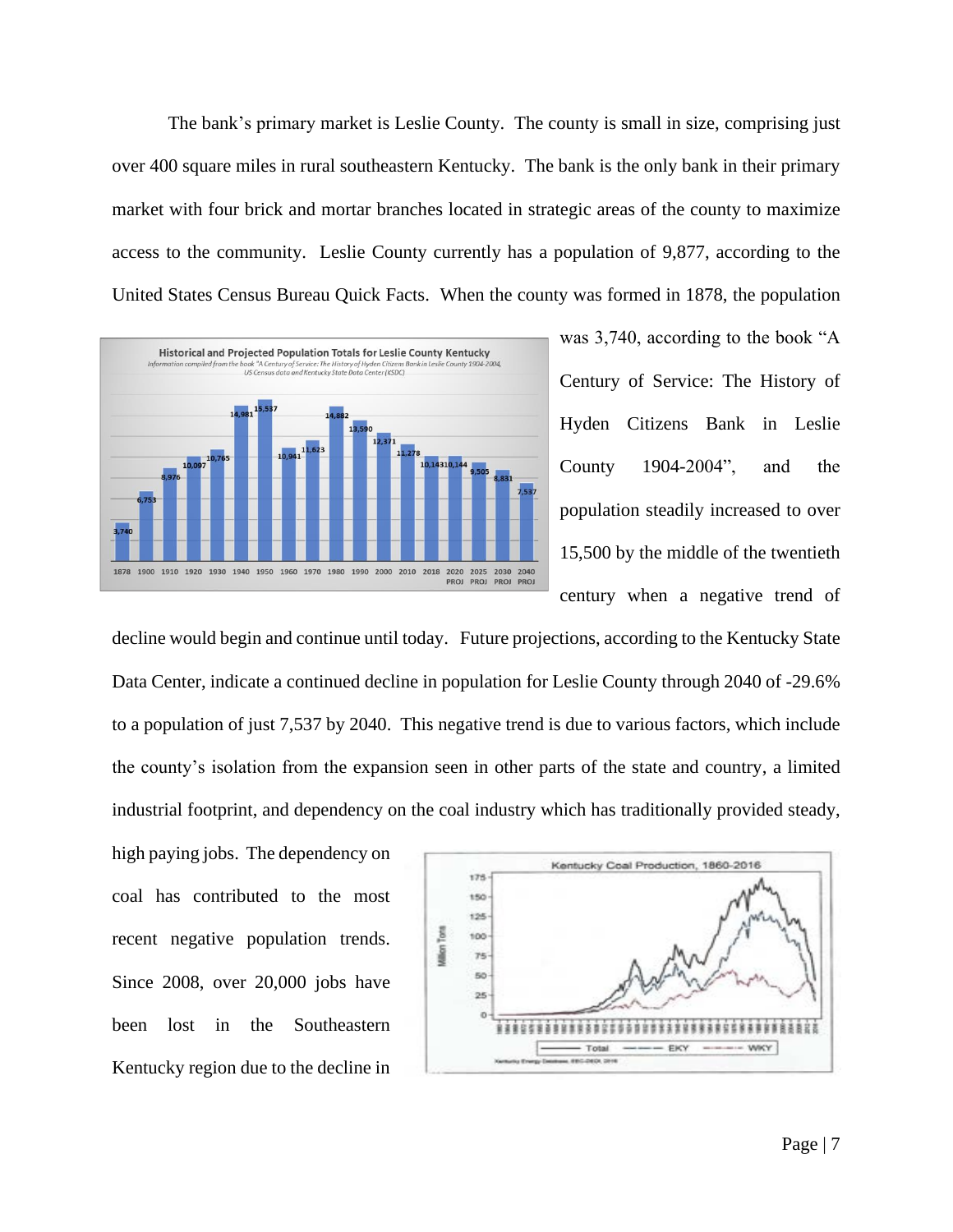the coal industry, according to the Kentucky Economic Analysis report compiled by the Kentucky Center for Statistics (KYSTATS) in September 2019. While there are various efforts ongoing to assist the region economically, over 60% of the population in Leslie County receives some form of government assistance which means there is a lack of available workforce and limits the per capita income within the county. In addition, high rates of poverty and unemployment also plague the region. While these statistics are not favorable, they are not new. Leslie County and the surrounding region have historically been depressed. Even when the nation, as a whole, is thriving, this region has remained below national and state averages. As you reflect on the economy of Leslie County and consider the bank's long history of solid performance, you realize that Hyden Citizens Bank has found a way to make the local economy work for them.

#### History of Performance

When examining the financial performance of the Hyden Citizens Bank, it performs solid and steady in most every area. The bank maintains strong ROA and ROE ratios, 0.97% and 10.02% respectively, in comparison to peer, with strong asset quality ratios, excellent regulatory ratings, a solid return to our Shareholders and net income of \$1,200,000 or more consistently for the last fifteen years. The bank maintains a strong deposit core base, which has allowed the bank to sustain its net interest margins and growth levels. The Net Interest Margin is also bolstered by our strong Investment portfolio performance, which performs above peer. While the loan footings are more of a struggle due to the lack of demand in the local market, management has been aggressive in finding participation loan partners which have allowed the bank to maintain loan footings and earnings. One key area of concern for the bank's financial performance is the high Efficiency Ratio, specifically Non-Interest Expense. The Efficiency Ratio analyzes the bank's efficiencies by measuring the cost of producing a dollar of revenue net of financing cost and is calculated by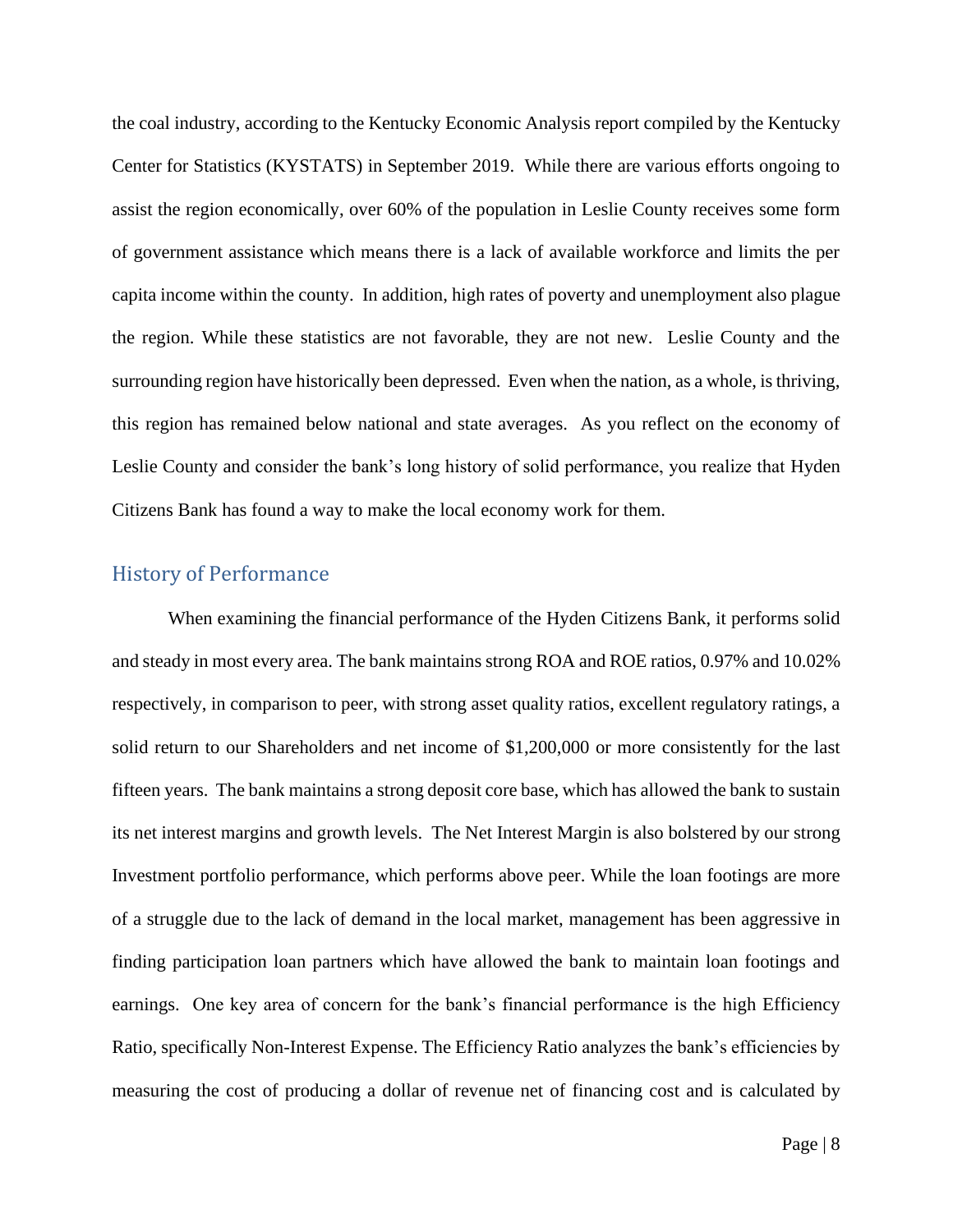taking Net Interest Income plus Non-Interest Income and dividing that figure by Non-Interest Expense. According to the Uniform Bank Performance Report (UBPR) for June 30, 2020, the



bank's efficiency ratio was 76.90% and has ranked in the  $80<sup>th</sup>$  percentile compared to peer for the last four quarters. The main driver impacting the Efficiency Ratio is Non-interest Expenses which are comprised of personnel expenses, cost of premises, fixed assets, and other non-interest expense items. While the bank does control other expenses such as personnel, the occupancy expenses related to property owned and managed by the bank have contributed to the higher than peer occupancy expense. These expenses are being driven by the cost of operating four brick and mortar locations and the fixed costs associated with them. The bank opened their last branch in 2006 when the coal industry was thriving in the region and the demand in that section of the county justified the cost. However, within four years, the level of coal production county-wide had shrunk by over 75% and the demand at two of the four locations decreased drastically. Despite the expenses of the four locations, the bank has been able to maintain personnel expense at or below Peer, which is often a main driver in a high efficiency ratio. We are controlling this expense and ranked in the 50<sup>th</sup> percentile compared to peer. Also, the assets per employee remains at or below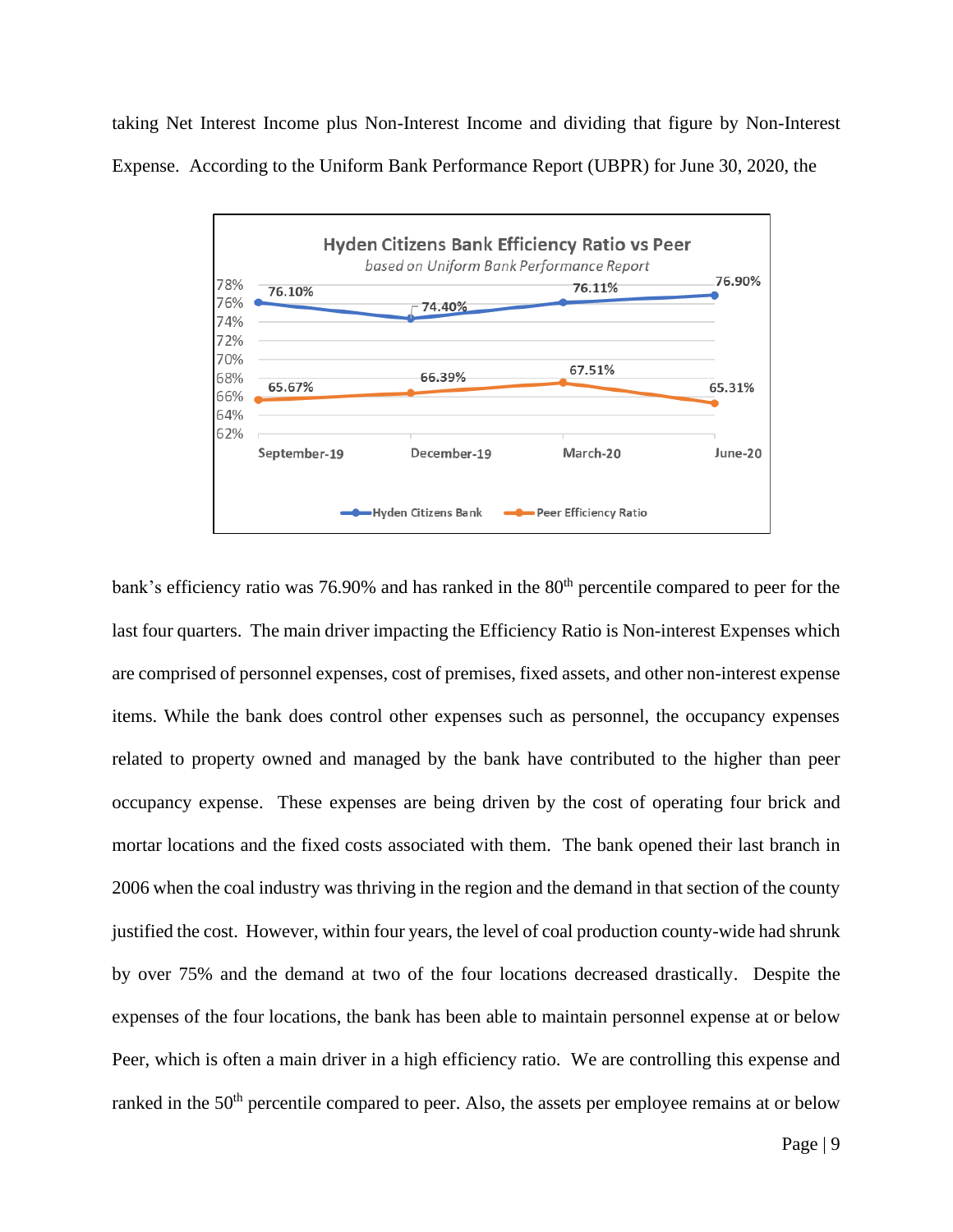peer levels and is ranked in the 35th percentile compared to peer, which also indicates the proper management of staffing levels. However, while the bank does control employee expenses and maintain staffing levels at or below peer levels, the physical locations demand a certain level of staff, no matter the volume, due to security and regulatory requirements. This drives our occupancy expenses higher and, thus, the efficiency ratio higher.

#### The Evaluation Process

For Hyden Citizens Bank to ensure longevity and our continued ability to serve a community we are deeply rooted in, we must continue to adjust to our market as the bank has for over 116 years. This includes looking for innovative ways to serve our community while maintaining financial performance at an acceptable level for the Shareholders. Management must always be looking for ways to improve and ensure the bank is performing as strongly as possible. A key area that management would like to focus on is lowering the Efficiency Ratio for the bank, specifically lowering the non-interest expenses related to operating four locations as discussed above. We would like to consider options to allow the two smaller branches, which are located in less populated, rural areas, to continue to serve their local communities but in a more efficient way. This is the main driver for this analysis—finding a solution to maintain Hyden Citizens Bank's position in our market area while controlling overhead costs related to branch operations.

### **Strategy and Implementation**

The strategy for the bank is to determine the most optimal way to keep the four-branch structure the bank currently has while reducing expenses related to their operations and ensuring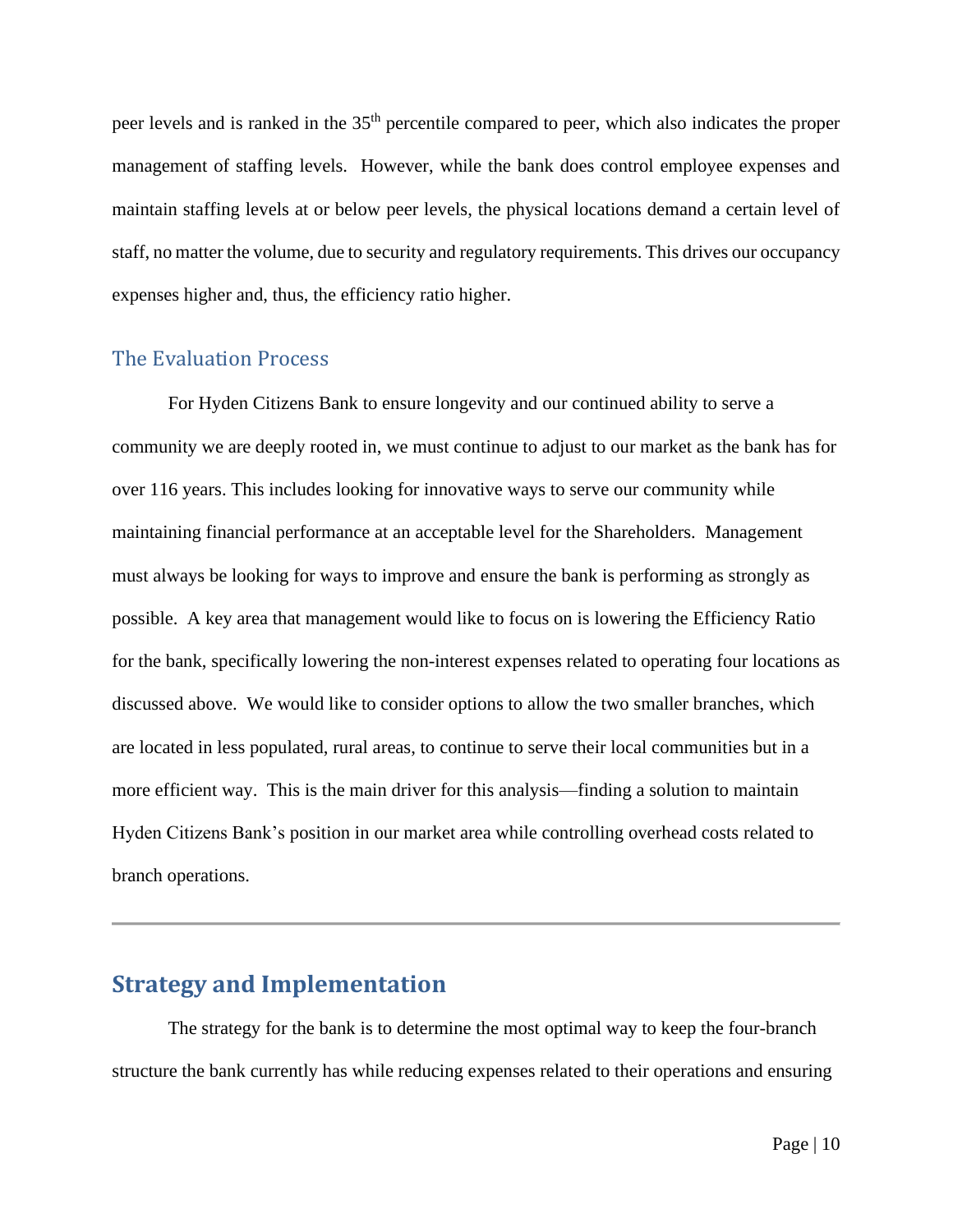that the bank maintains our presence within the community and market area. In addition, the high Efficiency ratio continues to strain earnings so management is actively searching for a workable solution which will allow the bank to perform better and stronger in future years.

Management would like to review several components impacting this decision to determine the best solution. These components include

- (1) evaluating the current branch structure,
- (2) evaluating automation as a cost reducing solution and development of an action plan to implement this solution,
- (3) analyzing the cost of the automation to determine viability of the project,
- (4) evaluating other areas impacted by the potential solution such as technology needs, community impact, staffing issues, etc.



#### Evaluating Where We are Today

Today, Hyden Citizens Bank has four brick and mortar locations located in Leslie County and a strong online banking presence. The physical locations and internet options allow the bank to service customers within our market as well as customers located in areas outside of our physical market. The branch locations are strategically located throughout the county of Leslie to maximize availability to all areas. Two locations are relatively close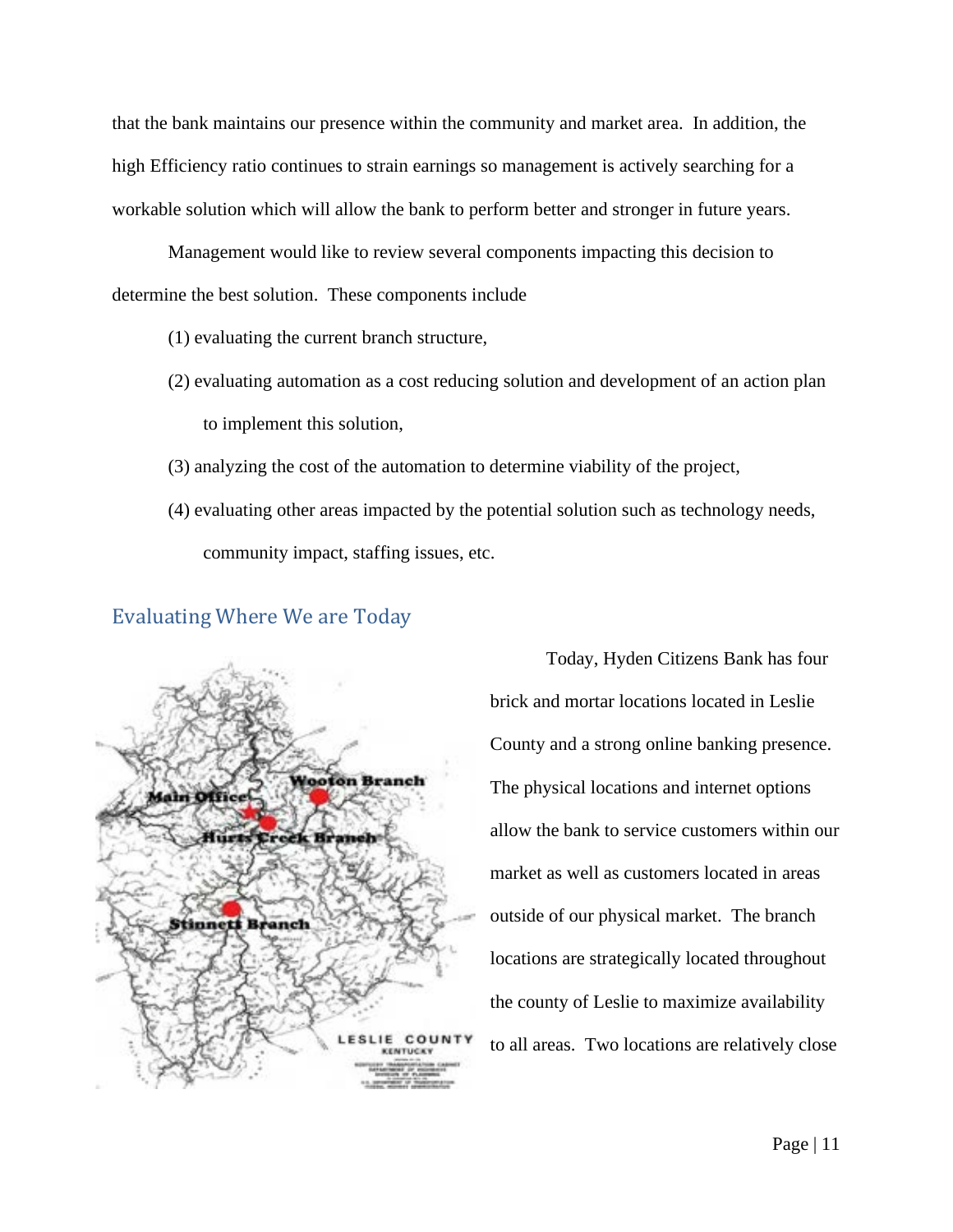together which are the Main Office and the Hurts Creek Branch.

The Main Office was established in 1904 and is located on Main Street. This facility

offers full-service banking, including deposits services such as checking, savings, certificates of deposit and individual retirement accounts, loan services for consumer and commercial purposes, lockbox services and ATM



services. This location has, on average, 20 employees daily. In addition to the operations for the entire bank, the 3-story facility houses the operations for the holding company, Middlefork Financial Group, and the Hyden office of Middlefork Insurance Agency. The bank operations and holding company encompass the  $2<sup>nd</sup>$  floor of the building while the retail side is located on the 1st floor. This facility, due to restrictions at its location, does not offer drive-thru services. As a result of growth and the need to offer more convenience within the city limits of Hyden, the Hurts Creek Branch was opened in the late '80s.

This branch is located within one mile of the Main Office and is a full-service location



offering four drive-thru lanes to provide the convenience not available at the Main Office. Hurts Creek branch is a much smaller, more traditional size branch, built to provide quick service. The services provided include deposit services including checking, savings, certificates of deposit and individual retirement account,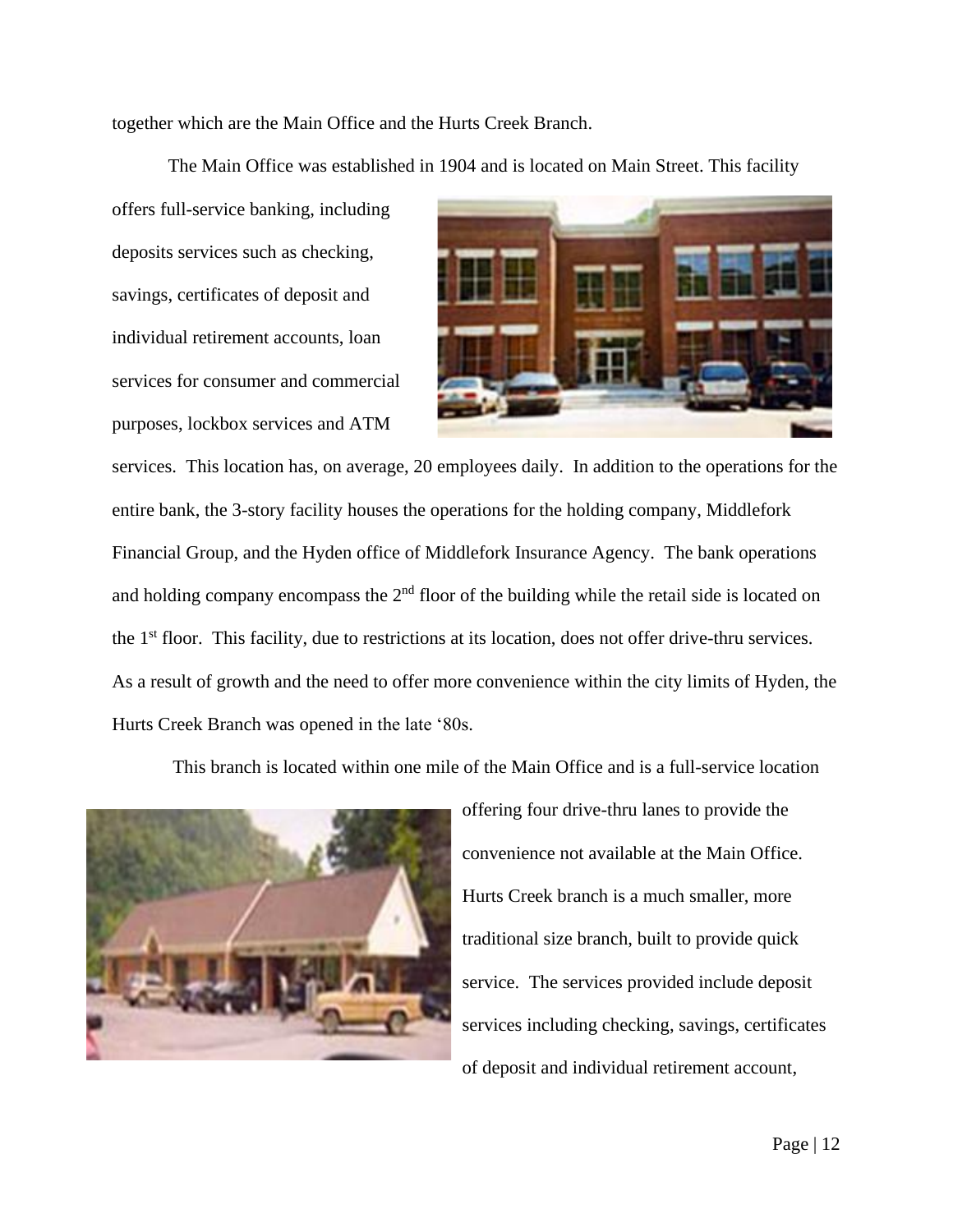lockbox access, and ATM services. Previously, loans were offered at this location, but, due to staffing issues, this was discontinued but may resume in the future. This branch has 3-5 employees, depending on workflows.

The other two branch locations are located outside of the city limits in more remote areas of the county. The Wooton Branch was the first branch expansion for Hyden Citizens Bank in

1981 and is located at the intersection of Highway 80 and Junction 699 in Wooton. This location offers drive-thru services, deposit services for checking, savings, certificates of deposit and individual



retirement accounts, lockbox availability and ATM services. The location is regularly staffed with two employees: a branch manager who oversees the daily operations of the branch and an assistant branch manager. Each employee works as a full-time teller. The staffing is supplemented with part-time staff who fill in during absences, vacations, and breaks. The location for this branch was chosen due to coal mining activity in the area in the 1980s but teller transaction counts have been on the decline at this location over the past 10 years as coal mining in the area declined. On an average, daily teller transactions average about 100 transactions for the entire branch which means each teller is doing about 50 transactions in a 7.50-hour workday. This is extremely low and, on paper, clearly does not justify two full-time workers at this location. However, due to security issues and audit requirements, two employees are required on-site at all times while open. It is important to note that, due to the rural location, this location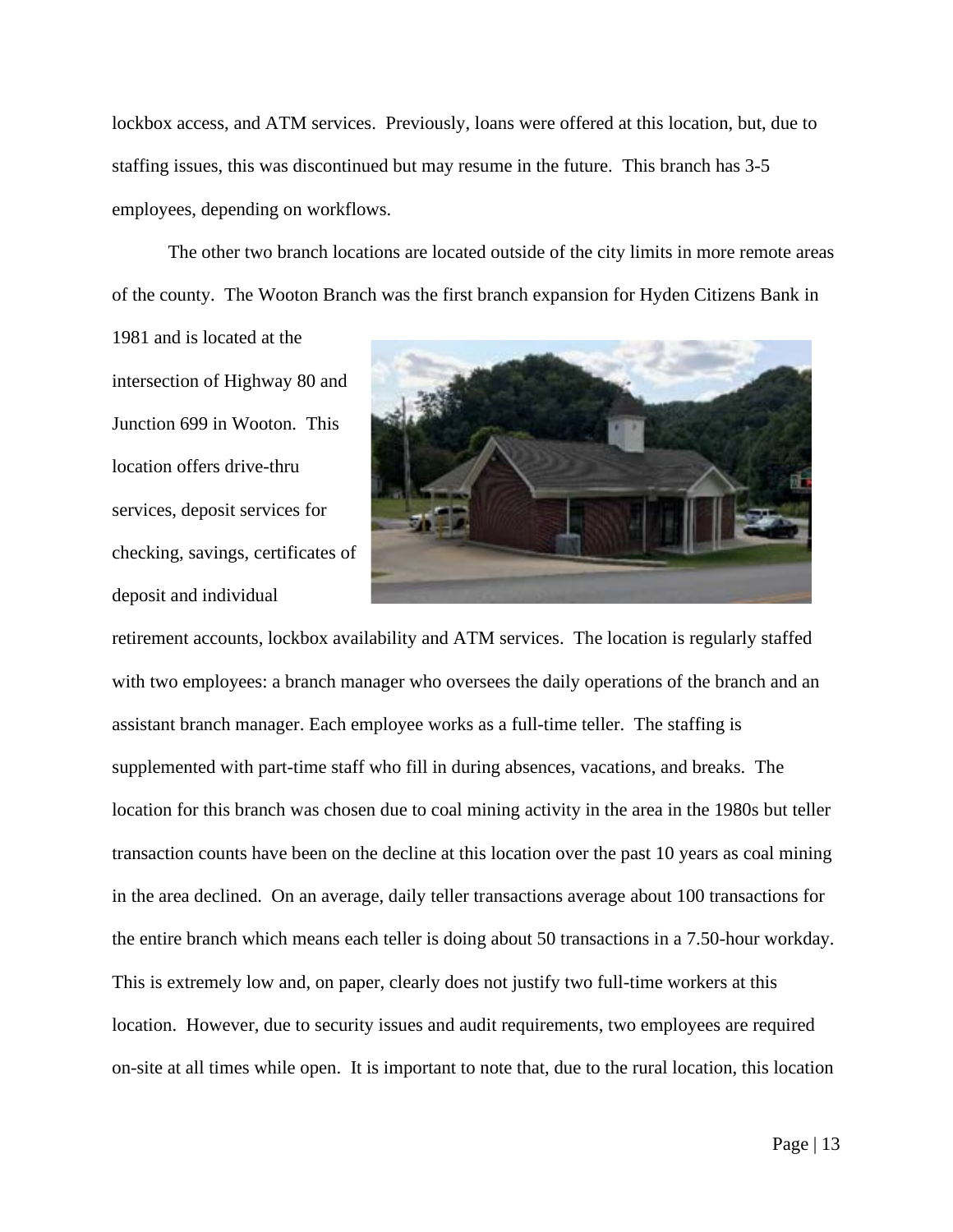has been robbed twice and had two more attempted robberies over the last two decades which further solidifies the need for ensuring security compliance at this location.

The fourth and newest branch mirrors the features of the Wooton branch in services offered and staffing. The Stinnett Branch is located across from the Stinnett Elementary School



on Highway 421 and opened in 2006. This location also has two drive-thru lanes and offers deposit services for checking, savings, certificates of deposit and individual retirement accounts, lockboxes, and ATM services. Loans were previously

offered at this location at its opening in 2006 but, due to low volume, they were discontinued several years ago. Two full-time employees are on-site daily and part-time staff are utilized during breaks and days off. As with the Wooton Branch, the teller transaction counts have been reducing at this location over the past ten years as the coal industry shrank. The daily transactions at this branch also average about 100 transactions per day with the two full-time staff members.

While transactions at all locations have declined over the last decade, the Main Office serves the purpose of housing the operations of the bank along with the loan operations which are key elements to the bank's continued success. The Hurts Creek branch, located closely to the Main Office, serves the purpose of a quick-service, check cashing facility for customers with the convenience of several drive-thru lanes which are not possible at the Main Office. These two locations serve to meet the needs of over 70% of the bank's local customers. The purpose of the two smaller, rural branches is clear but not efficient. They are needed to assist our customers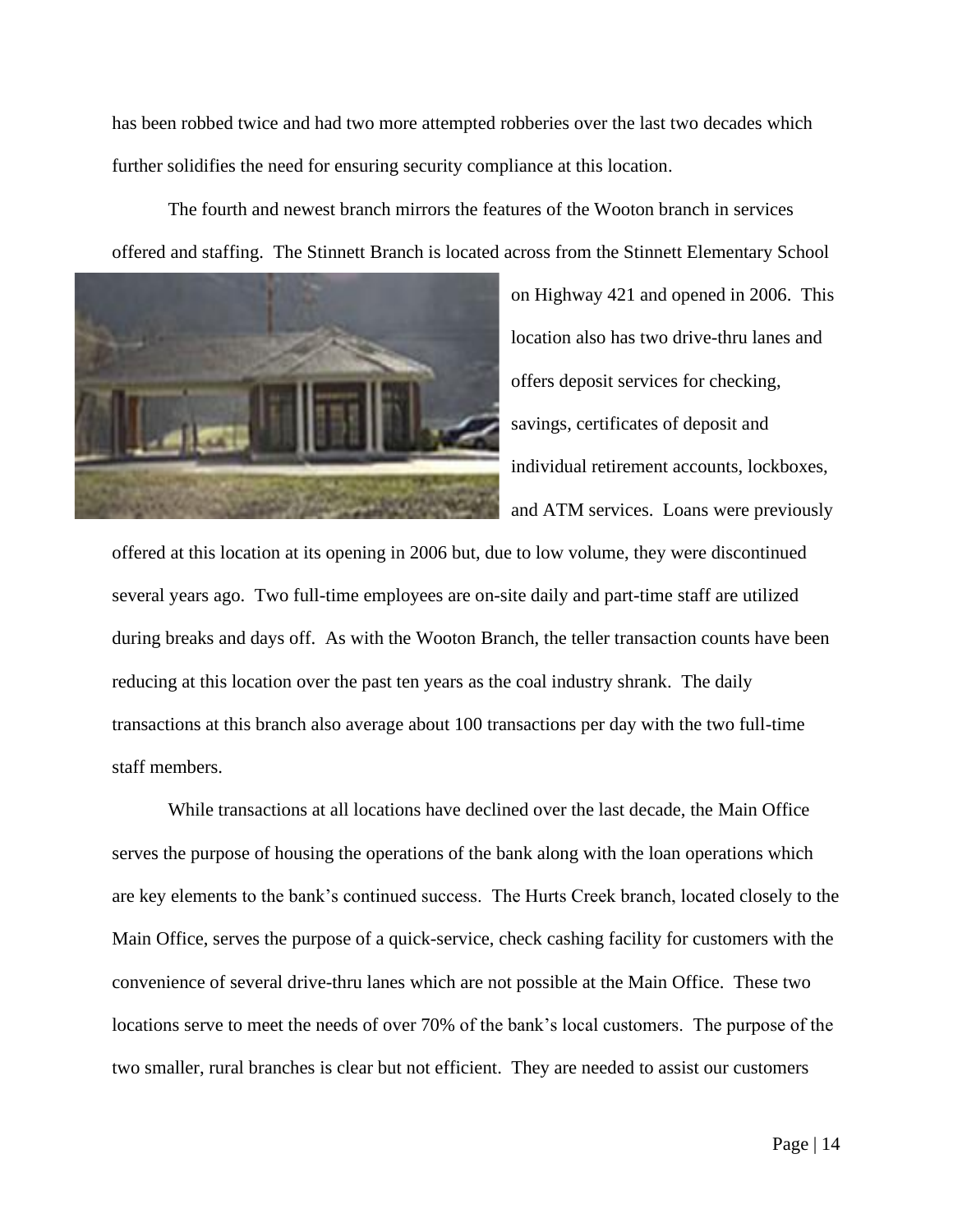who live further away in more rural areas of the community and would have a 20-30-minute travel to the nearest branch location. However, the requirement of staffing levels and lack of foot traffic in these two smaller branches continue to be a drain on the bank's efficiency ratio and the balance sheet as a whole.

Over the years, different operational solutions to reduce the expenses at the smaller branches have been suggested and tried with limited success. Staffing is by far the largest driver of the expenses and inefficiencies so looking for creative ways to reduce staffing levels have been explored. The bank has worked with auditors, consultants, and suggestions from their operations staff for safe, compliant options but no suggestions have been successful. Management has considered suggestions such as closing the Wooton and Stinnett branches during lunch time to reduce the need for part-time employees to fill in for staff on their break but, after careful review, it was determined that this would not result in a significant reduction in expenses or staffing requirements because the need for part-time staff would not be eliminated but only slightly decreased. Possibly the most obvious first steps would be to reduce the staff at each branch to one full-time employee which would be a good start in lowering costs and has been seriously considered. However, after much analysis and based on the security, audit and compliance requirements, the additional costs and management it could incur to adjust the work flows throughout the bank to ensure the branches operate safely and in compliance would result in limited, if not zero, benefit to the bank.

While discussing solutions for the low volume branch locations, it may seem like an obvious option could be to close the underperforming branches and merge operations into the remaining facilities to maximize profits. In today's banking environment, this is becoming increasing more common as locations merge for efficiencies. For Hyden Citizens Bank, all the

Page | 15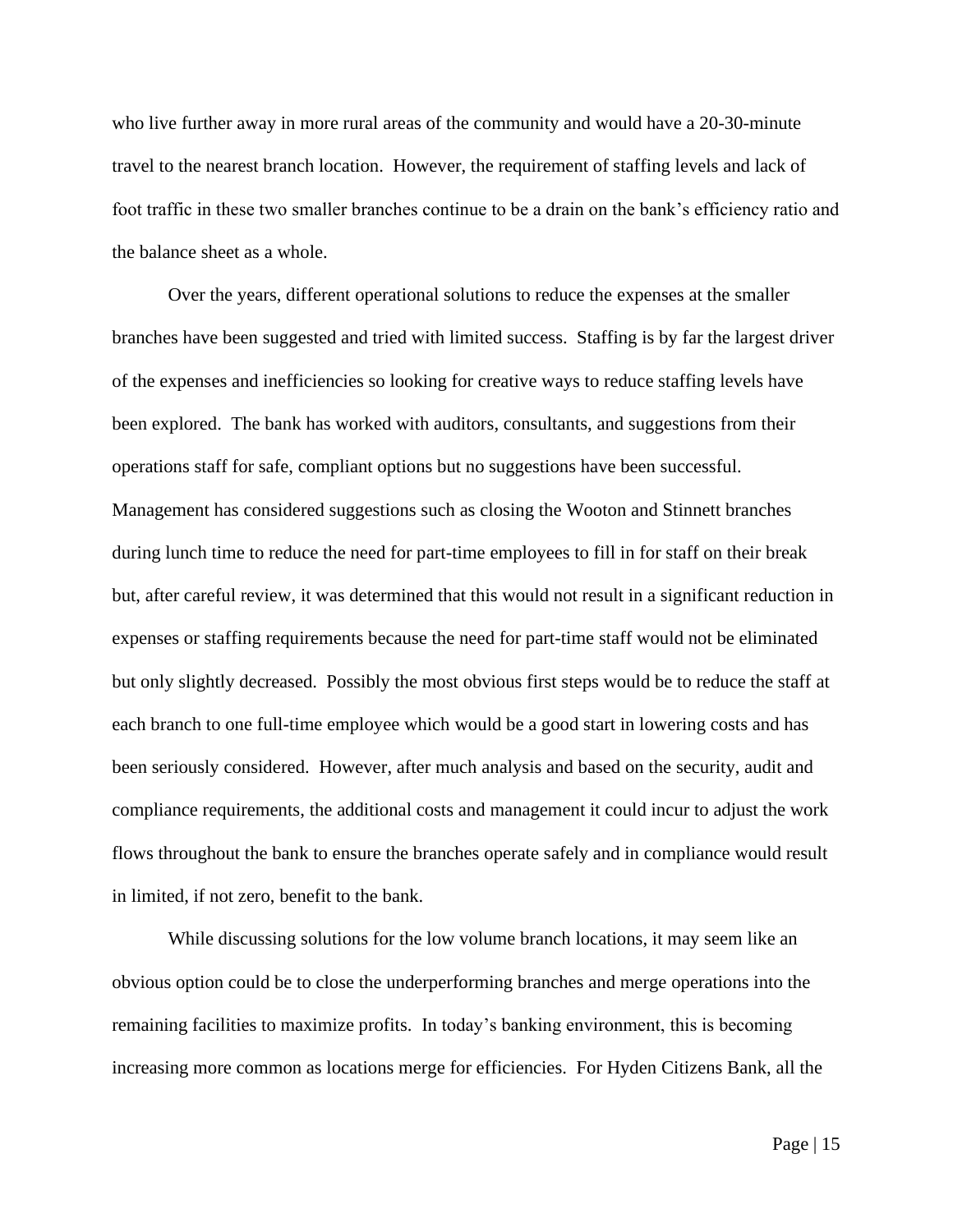locations are within one county and could be consolidated into the Main Office and Hurts Creek branch locations which are centrally located in Leslie County. However, the Board of Directors of Hyden Citizens Bank do not plan to consider this step at this time and are more interested in finding other workable solutions. While there is an obvious monetary benefit to closing the facilities, the potential erosion of the customer base and possibility of additional banks entering the market area are strong impacts that could produce long term negative results for the bank. In addition, the Board has a deep commitment to this community and believe strongly that the bank's presence throughout the community helps to ensure the longevity of the area. In fact, in January 2017, the Middlefork Financial Group Board of Directors had a very open and frank discussion about their desires for the long-term goals of the Company. As a reminder, the MFG and HCB Board of Directors memberships are comprised of 89% of the ownership of the company. Their discussions revolved around the desire to maintain low risk levels throughout the company and ensure compliance in all areas which have resulted in solid asset quality and strong audit and examination results. They openly stated that they understood this may sacrifice short-term earnings but felt that this was the best way to ensure long-term earnings compacity for the Company, built on a solid foundation. This discussion also included talks regarding expansion into other markets through acquisitions and/or opening additional locations. They did not express a desire to expand at that time and, as of the 2020-2021 Strategic Plan document, this has not changed as there is no mention of exploring or considering expansion. So, if expansion to other markets or acquisitions are not a plan for future growth which would help bring the high efficiency ratio into peer level range by adding addition customers, loans and deposits, then reducing the overhead through an in-house solution is the most viable solution based on the strategic mindset of the Board.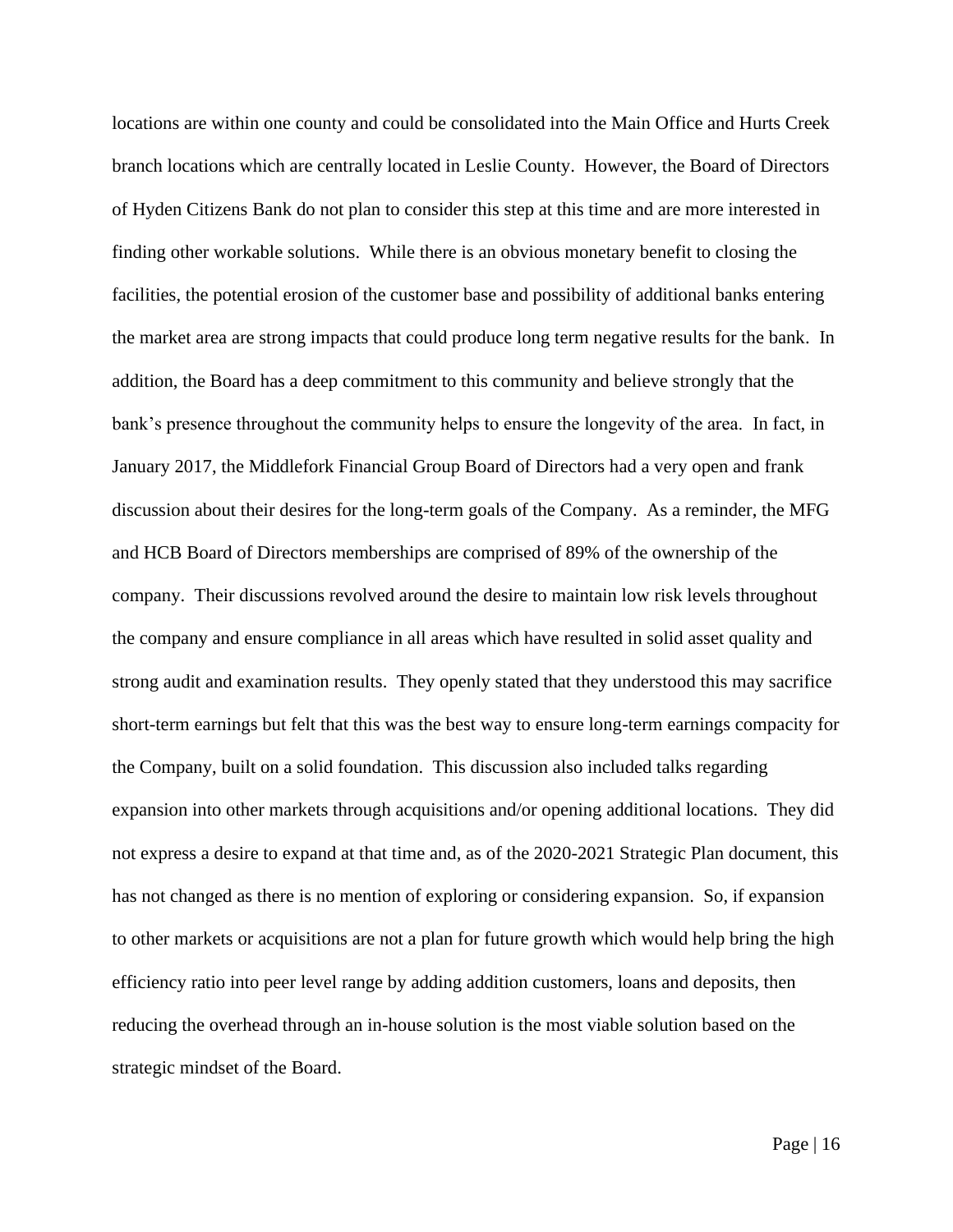## Branch Automation: Interactive Teller Machines (ITMs)

Based on management's stated desire to find an alternative solution to the high cost of operating four brick and mortar facilities, the use of technology makes perfect sense. With the ongoing advances in every aspect of the financial industry, the implementation of Interactive Teller Machines (ITMs) seems like a logical fit for the needs of Hyden Citizens Bank.

Interactive Teller Machines (ITMs) are a natural evolution of Automated Teller Machines

(ATMs). ATMs first came into the banking world in 1967 with the first one in the US in 1969. ATMs offer the ability to withdraw cash, check account balances, deposit checks into accounts and transfer money between account. Interactive Teller Machines were introduced in 2013 and offer the efficiency and flexibility of an ATM plus the features and functions of a live teller. While the ITMs offer



the same features and functions of an ATM, they provide the customer a way to connect with bank staff live via video conference which transforms the machine into a personal assistant who can respond to their specific needs, unlike an ATM. I find it particularly interesting that rural areas were the first to adopt interactive teller machines because they provide a cheaper option than a human teller working the location and the smaller populations with less foot traffic made ITMs a cost-effective option. This is the same scenario as the two small rural branches of Hyden Citizens Bank.

According to industry experts, approximately 80-90% of transactions typically completed by a live teller can be completed by an ITM. Common transactions that can be performed by an ITM include: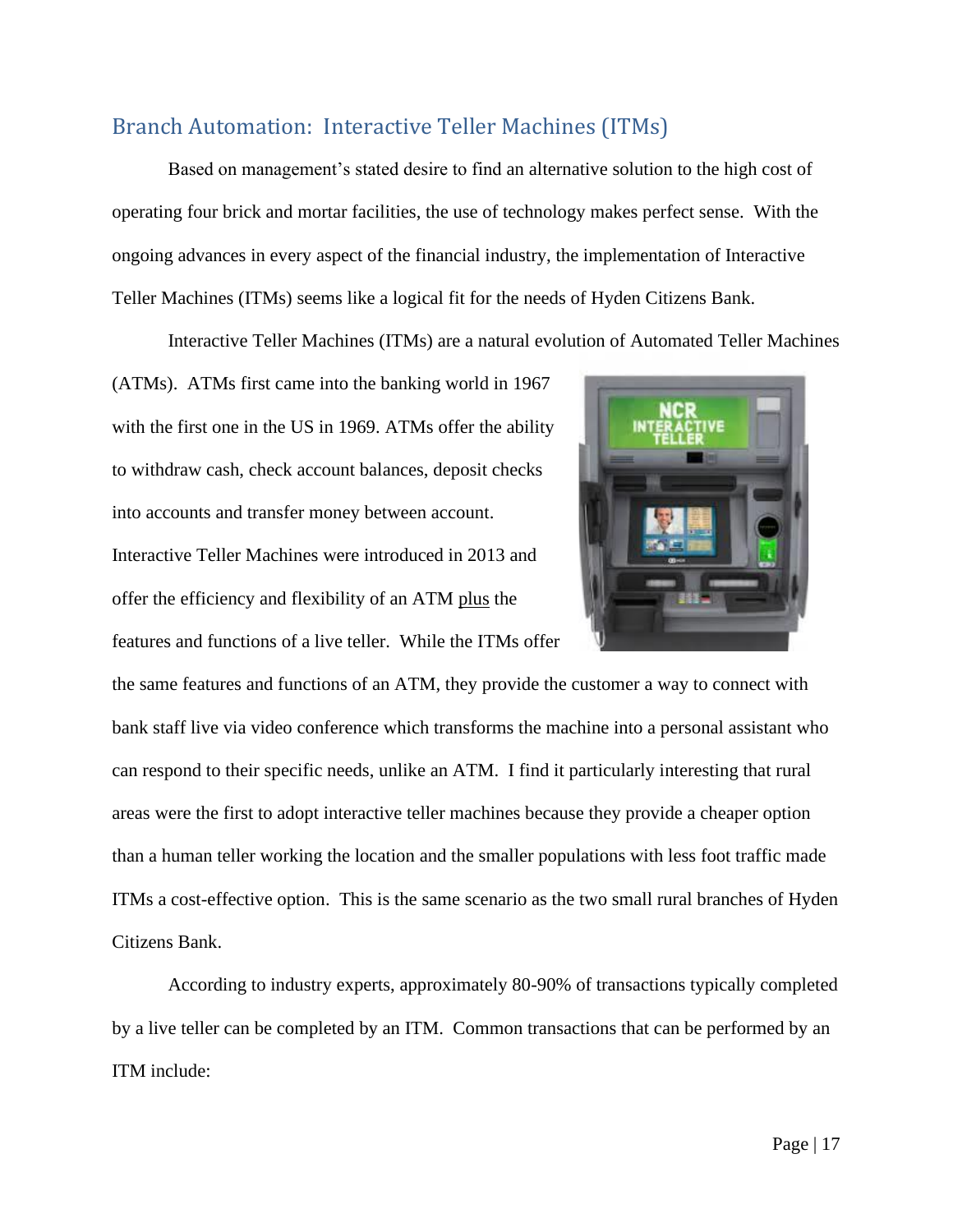- Deposits into checking and savings accounts,
- Withdrawing cash from a checking or savings account in various denominations,
- Balance inquiries for all account types,
- Account transfers,
- Check Cashing,
- Loan Payments,
- Exchange bills for different denominations,
- Order Checks,
- Requesting a replacement debit card,
- Account address changes,
- And more complex transactions such as
	- o loan payoffs,
	- o HSA contributions and distributions,
	- o CD withdrawals,
	- o Opening New Accounts

These machines are easy to use with most common transactions taking less than 2-3

minutes. *See an example of a step-by-step transaction in Appendix 1.* With the popularity of ATMs and the fact that almost everyone of legal age has used one, these machines could be a nature progression for our customers.

## Benefits of Using ITMs for the Bank and Customers

There are many potential benefits to installing an ITM at one of our branch locations. They include:

#### **1. Maximizing the Efficiency of Staff**

The use of ITMs will reduce the need for live, in-person branch staff which reduces the overall operating costs. For Hyden Citizens Bank, we would eliminate all live staff at the Wooton and Stinnett branches due to the low volume of transactions and high cost of staffing.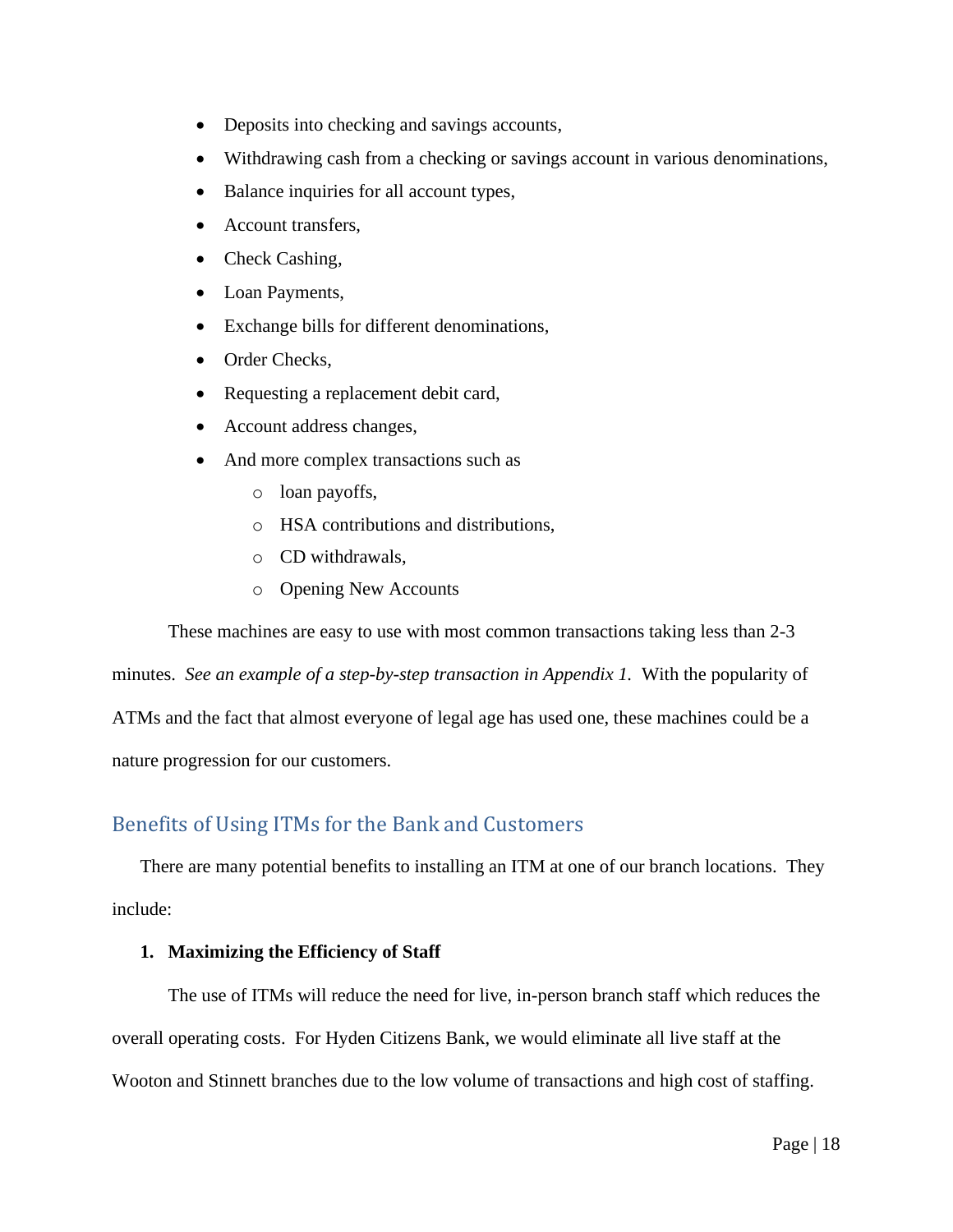This would reduce the Efficiency Ratio, which is above Peer, while allowing the bank to continue to serve customers in the rural areas of our market area. The current branch staff of two full-time employees each would become part of a call center which would be set up in the Main Office of the bank and operate under the normal bank hours. This call center would provide live teller services via the ITMs to the physical branch locations for Wooton and Stinnett but could also serve as a customer service center for the entire bank's customers by consolidating various functions of customer service into one area for improved efficiency. This could be an extra benefit of adding the branch automation because it would allow the bank to streamline and improve efficiencies in other areas.

By using ITMs, the need for part-time staff to supplement the full-time staff at all locations for their days off and work breaks would be eliminated with the reallocation of fulltime staff from the two smaller branches to other areas throughout the bank. This would be a cost savings of over \$60,000 annually and would lower employee turnover which is primarily within the part-time staff. The bank would not layoff or eliminate the jobs of the current branch full-time employees. However, they would not plan to replace an employee who retires or leaves employment so the benefit would come through attrition.

In addition, ITMs offer greater flexibility for the bank to offer expanded hours at these two smaller branches at reduced costs. Hyden Citizens Bank could offer extended hours without actually having a teller on site. Instead of 8:30am-4pm regular banking hours, ITMs could be available 7am-6pm daily to allow customers to conduct transactions that do not require assistance from a live teller. This would increase the level of customer service and offer more convenience while, at the same time, reduce overhead costs.

#### **2. Reduced Transactional Costs and Times**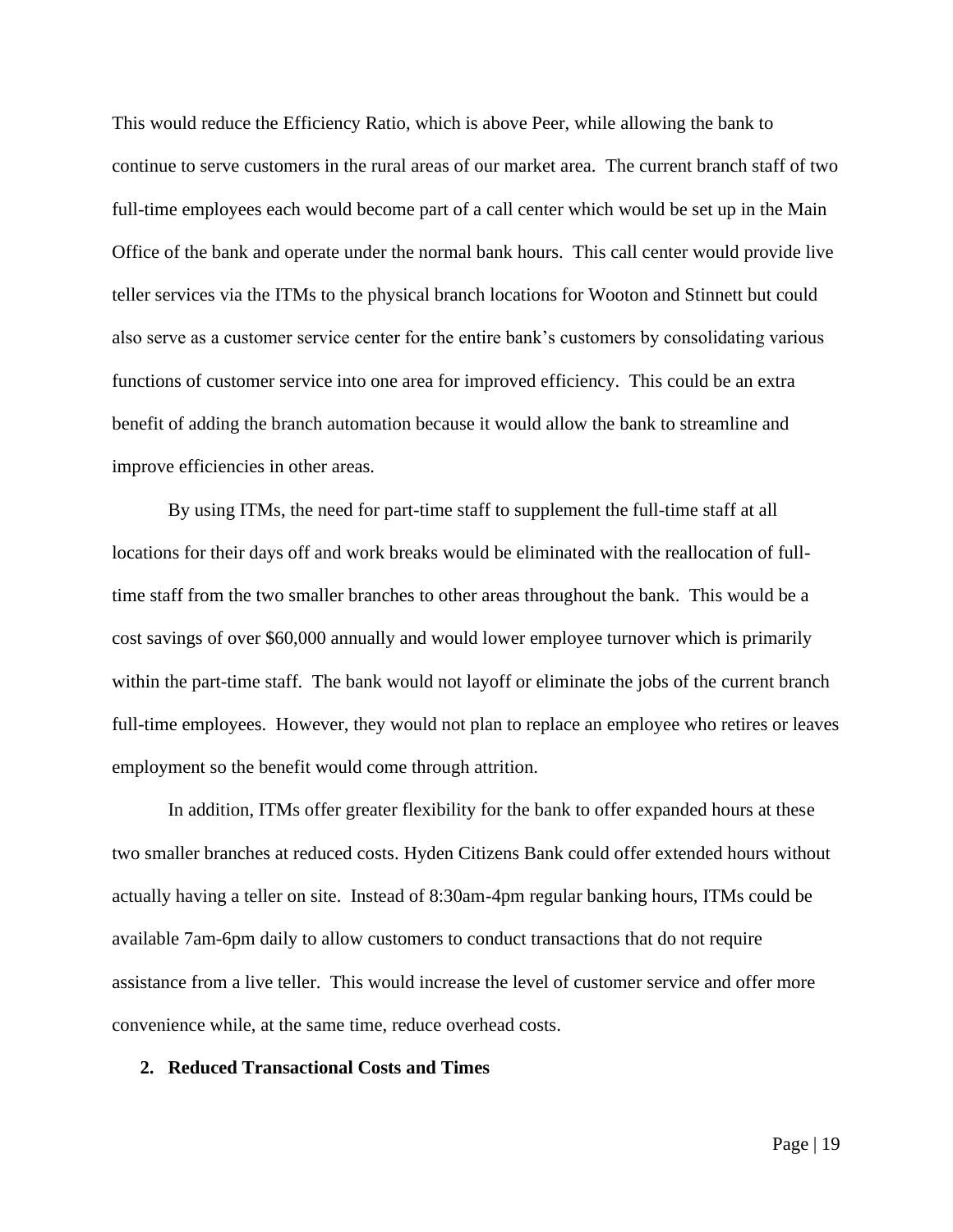By using ITMs, transactional costs are greatly reduced. According to the ITM Buying Guide produced by QDS, Inc., the estimated cost of most branch transactions by a teller is, on average, \$4.50 per transaction. The same transaction completed at an ITM costs between \$0.50 and \$0.70. This is an 85% cost reduction per transaction. This is significant to any bank and, combined with the live teller feature, offers a solution that is very appealing. Interactive Teller Machines could also reduce transaction times through the drive thru. The amount of time it takes to complete a transaction through the tube system could be cut in half by using ITMs from an average of 5 minutes to 2-3 minutes. These quick transactions could further improve customer service levels while reducing overhead costs associated with the tubes.

#### **3. Improved Security Benefits for the Bank and Customer**

The use of ITMs will offer greater security at our rural locations. As mentioned earlier, with the exception of one, every robbery or attempted robbery has been at the rural locations of the bank because they are so far away from police in less populated areas. The plan to remove live staff from these two locations with the installation of ITMs will reduce this robbery exposure, thus protecting the bank and staff. Our live tellers would be located in the call center at the Main Office which provides a more secure location. This could also improve job satisfaction among the existing branch staff who will be relocated to another location since they may feel a sense of added security.

In addition, cash is securely stored in locked machines instead of teller drawers through the use of ITMs so this will provide another layer of security at the branch location by reducing teller fraud and costly errors.

#### **4. Privacy Options for Customers**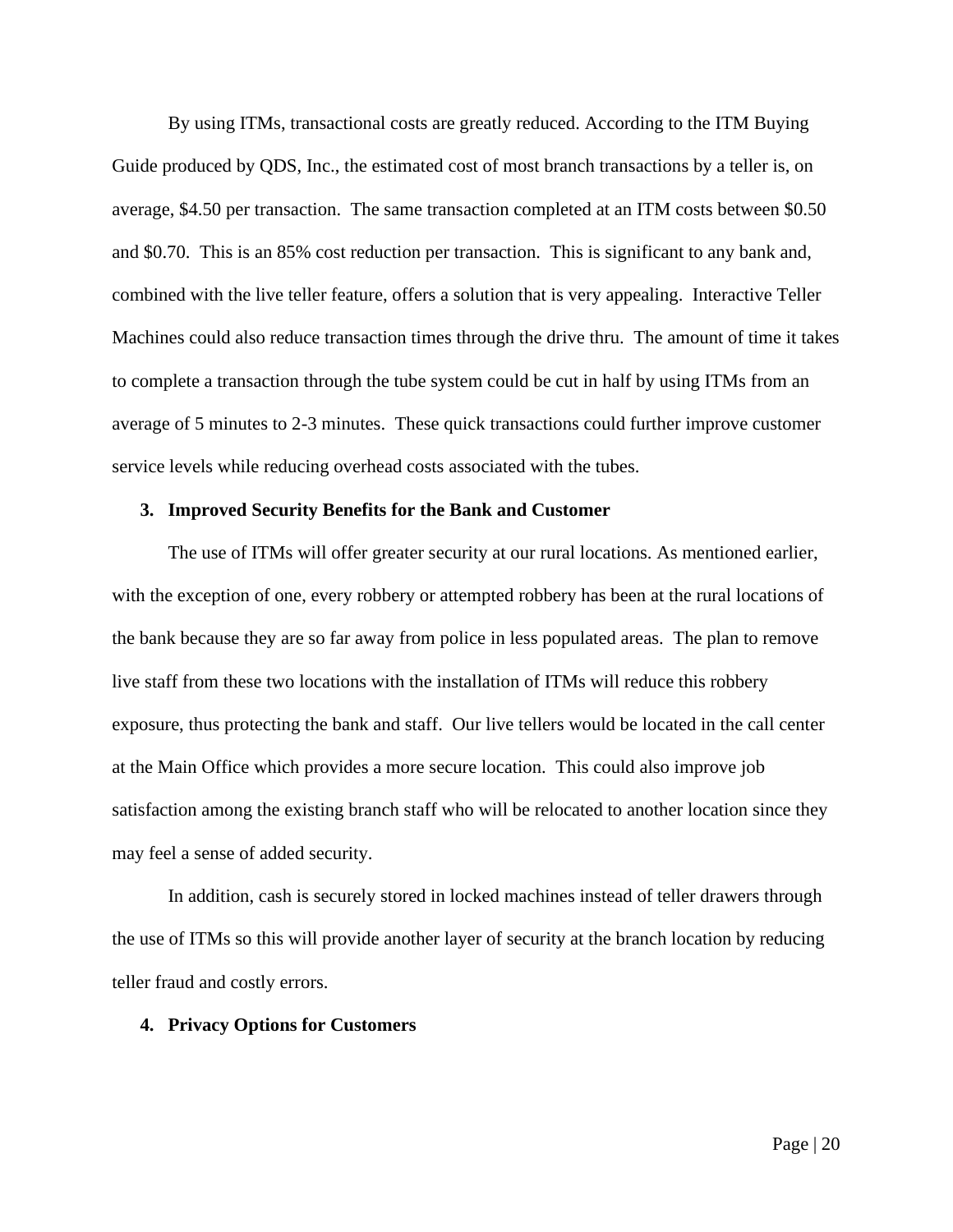Secure communication through the use of phone headsets at the ITMs will provide our customers with a private way of conducting their transactions at the branch. ITMs are equipped with phone headsets which can be used to ensure the transaction is private so that only the video teller can hear your conversation. This is more private than transactions taking place in a regular branch setting with the video teller focused only on the customer they are working with.

#### **5. Marketing Aspect**

The Interactive Teller Machines can be programed to perform many advertising functions while the customer is focused on their transaction. The bank could display an advertisement about a new product or service, make an offer to them, and/or offer personalized services and products that are specific to that customer, in a low-cost manner. In addition, our staff can cross sale products and provide customer service that would be helpful to the customer as they wait for the money to be dispersed or the employee looks up requested information. These would be additional ways the bank could full utilize the functions of the ITM.

#### Implementation Planning

Next, we will discuss how the implementation would work if Hyden Citizens Bank decides to purchase ITMs for the two branch locations.

The estimated implementation time to install ITMs from start to finish will be approximately 180 days depending on configuration, location, and availability. This process will begin with the contract negotiations and equipment purchase, site preparation at each branch location, equipment installation, training for necessary personnel, and testing before going live. During the installation phase, the bank will begin ongoing communcations with customers and our community about this new change to ensure they are aware of this change and how it will affect them leading up to the Go Live date. I am recommending the use of how-to videos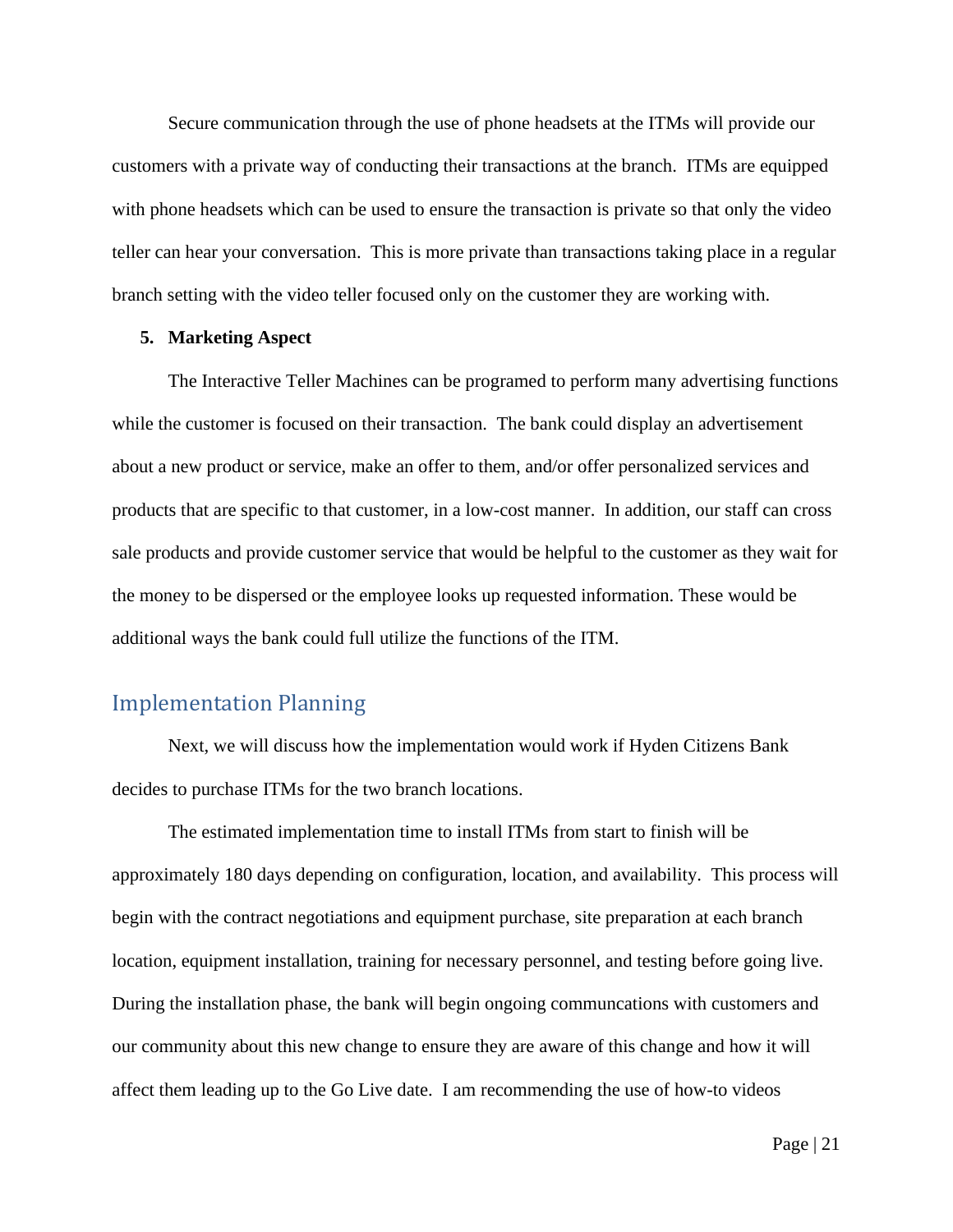produced in-house to assist customers in understanding how to fully utilize the ITMs and conducting 2-3 community forums to encourage citizens to see the new features and convenience the ITMs will offer in-person through a live demo. These will provide an opportunity to discuss the ITMs with our customers and relieve any fears or concerns they may have so that they can fully embrace this new technology and the convenience it will offer.

In addition to the ITMs installation, the development and setup of the customer call center will begin simultaneously with the ITM setups. This will be comprised of designating an area at the main office to house this new function and setting up the technology needed to ensure it operates smoothly. I recommend the call center be located on the second floor of the main office in the data processing department. This setup will include furniture, computers and phones which can be repurposed from the two branch locations who will be utlizing the ITMs and no longer have personnel on site.

In addition to the hardware installation, there will be audit and compliance reviews for the new processes necessary for the ITMs. This will ensure compliance protocols are followed and new procedures and policies will be developed, approved and implemented as needed. Regulatory communciation will begin prior to the Board's review to address any potential issues and ensure compliance with their requirements.

This project will be comprised of various departments within the bank to ensure that all areas of importance of covered. Personnel involved in the implemation process will include myself as Human Resources Manager and President/CEO, Fred Brashear, Operations Manager, Amber Barger, IT Manager, Frank Baker, Building/Security Officer, Russell Hornsby, and Marketing/Business Development Officer, Joel Brashear.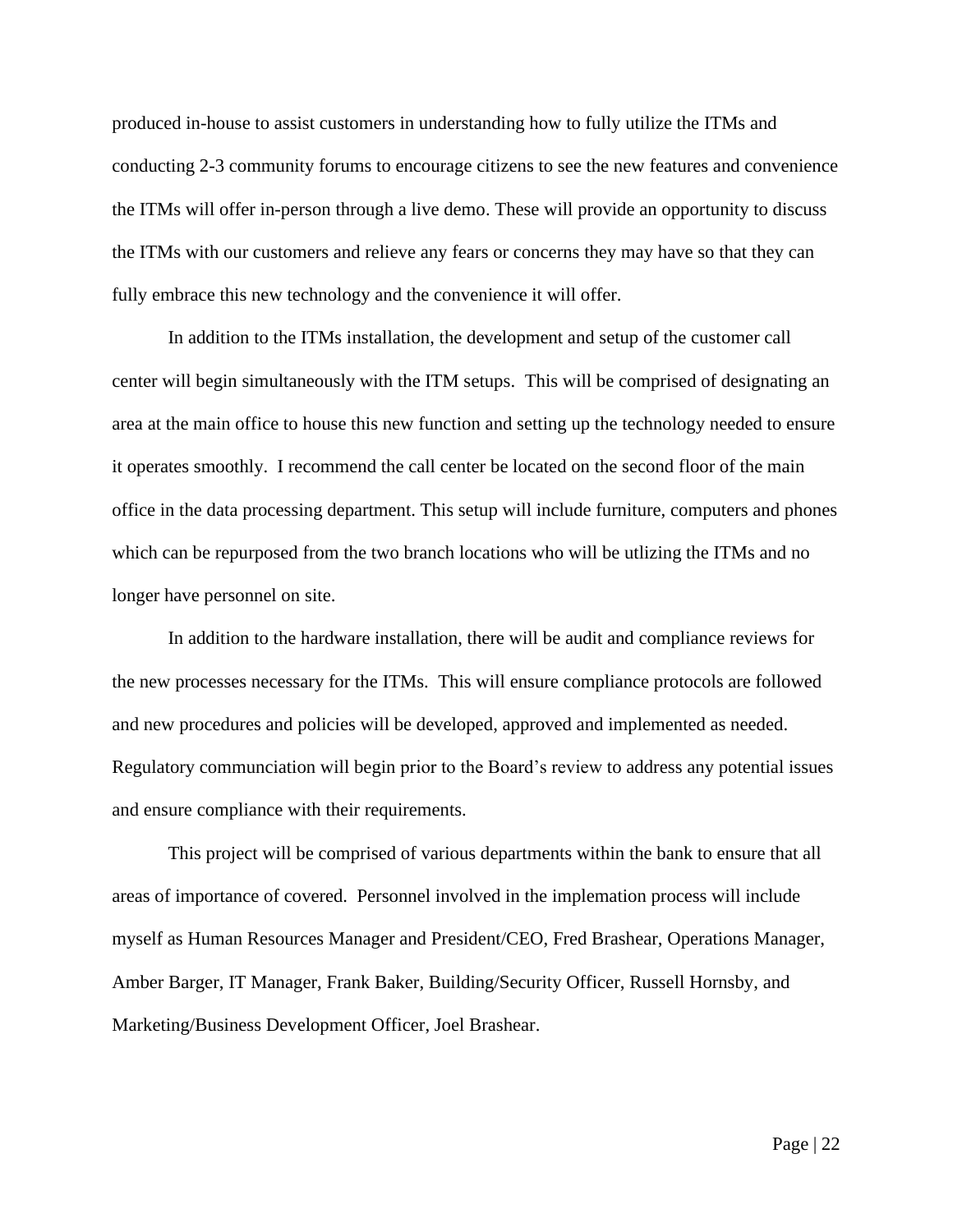Below is an estimated timeline for the project:

| <b>Project Timeline</b>                                                                   |                                                |  |  |                                                                                                            |                              |                                                                                                                             |  |  |  |
|-------------------------------------------------------------------------------------------|------------------------------------------------|--|--|------------------------------------------------------------------------------------------------------------|------------------------------|-----------------------------------------------------------------------------------------------------------------------------|--|--|--|
|                                                                                           |                                                |  |  | <b>ITM Installation and Setup / Call Center Development</b>                                                |                              |                                                                                                                             |  |  |  |
|                                                                                           |                                                |  |  |                                                                                                            |                              |                                                                                                                             |  |  |  |
|                                                                                           |                                                |  |  | <b>Project Timeline: Estimated timeframe is 9 months</b>                                                   |                              |                                                                                                                             |  |  |  |
| Projected Start Date is March 31, 2021; Projected Start Date of January 1, 2022           |                                                |  |  |                                                                                                            |                              |                                                                                                                             |  |  |  |
|                                                                                           |                                                |  |  |                                                                                                            |                              | Personnel Responsible                                                                                                       |  |  |  |
| <b>Completion of Analysis for ITMs</b> including financial analysis, strengths/weaknesses |                                                |  |  |                                                                                                            | 31-Mar-21 Pamela Brock       |                                                                                                                             |  |  |  |
|                                                                                           |                                                |  |  | Management Review and Approval including recommendations and updates                                       |                              | 30-Jun-21 MFG & HCB Mgt Teams                                                                                               |  |  |  |
|                                                                                           |                                                |  |  | Board Review and Authorization (presented at Annual Strategic Plan)                                        |                              | 21-Jul-21 Pamela Brock, Fred Brashear                                                                                       |  |  |  |
| Implementation                                                                            |                                                |  |  |                                                                                                            |                              |                                                                                                                             |  |  |  |
|                                                                                           | <b>Onsite Consulation by NCR (seller)</b>      |  |  |                                                                                                            |                              | <b>August-21</b> Pamela Brock, Frank Baker, Russell Hornsby                                                                 |  |  |  |
|                                                                                           |                                                |  |  | Sign Contract and Purchase of Equipment                                                                    |                              | August-21 Pamela Brock, Fred Brashear                                                                                       |  |  |  |
|                                                                                           |                                                |  |  | Announcement to the Staff about the ITM setup                                                              |                              | August-21 Fred Brashear, Pamela Brock                                                                                       |  |  |  |
|                                                                                           | Site Preparation includes branch modifications |  |  |                                                                                                            | September-21 Russell Hornsby |                                                                                                                             |  |  |  |
|                                                                                           | <b>Equipment Installation</b>                  |  |  |                                                                                                            |                              | November-21 Frank Baker, Russell Hornsby                                                                                    |  |  |  |
|                                                                                           | <b>Staff Training for use of Equipment</b>     |  |  |                                                                                                            |                              | Oct/Nov-21 Amber Barger, Frank Baker, Russell Hornsby                                                                       |  |  |  |
|                                                                                           |                                                |  |  | This will include IT Personnel Training, Building Maintenance Staff training, and Employee Training        |                              |                                                                                                                             |  |  |  |
|                                                                                           | <b>Testing of Equipment LIVE</b>               |  |  |                                                                                                            |                              | Nov/Dec 2021 Amber Barger, Frank Baker, Russell Hornsby                                                                     |  |  |  |
| <b>Communication with Customers</b>                                                       |                                                |  |  |                                                                                                            |                              | Sept-Dec2021 Joel Brashear, Pamela Brock                                                                                    |  |  |  |
|                                                                                           |                                                |  |  |                                                                                                            |                              | Phases including initial notification, ongoing advertising, social media posts, website updates which include how-to videos |  |  |  |
|                                                                                           | and community forums on this change            |  |  |                                                                                                            |                              |                                                                                                                             |  |  |  |
|                                                                                           |                                                |  |  | Marketing Materials includes development and production of materials                                       | Sept/Oct-21 Joel Brashear    |                                                                                                                             |  |  |  |
|                                                                                           |                                                |  |  | Reassignment of Staff includes staff which will be reallocated to Customer Call Center and other positions |                              |                                                                                                                             |  |  |  |
|                                                                                           |                                                |  |  | Management reassignments reviewed and completed                                                            |                              | September-21 Amber Barger, Fred Brashear, Pamela Brock                                                                      |  |  |  |
|                                                                                           | Staff notified of reassignments                |  |  |                                                                                                            |                              | <b>October-21</b> Amber Barger                                                                                              |  |  |  |
| Development of Customer Service Call Center                                               |                                                |  |  |                                                                                                            |                              |                                                                                                                             |  |  |  |
| Site Preparation includes location determination & equipment install                      |                                                |  |  |                                                                                                            |                              | September-21 Amber Barger, Frank Baker, Russell Hornsby                                                                     |  |  |  |
| <b>Personnel Training</b>                                                                 |                                                |  |  |                                                                                                            |                              | Oct/Nov-21 Amber Barger                                                                                                     |  |  |  |
| <b>GO LIVE date for Customer Call Center</b>                                              |                                                |  |  |                                                                                                            |                              | 1-Jan-21 Amber Barger                                                                                                       |  |  |  |
|                                                                                           |                                                |  |  |                                                                                                            |                              | Amber Barger, Tina Caldwell, Angela Woods                                                                                   |  |  |  |
| <b>Audit and Compliance Reviews</b>                                                       |                                                |  |  |                                                                                                            |                              | Sept/Nov/Dec-21 (MFG Compliance Officer)                                                                                    |  |  |  |
| <b>Regulatory Communication</b>                                                           |                                                |  |  |                                                                                                            |                              | June-21 Fred Brashear, Amber Barger                                                                                         |  |  |  |
| <b>ITM GO LIVE DATE at branch locations</b>                                               |                                                |  |  |                                                                                                            | <b>January 1, 2022</b>       |                                                                                                                             |  |  |  |
| Staff on-site at each location to train customers through January 31, 2022                |                                                |  |  |                                                                                                            |                              | Amber Barger                                                                                                                |  |  |  |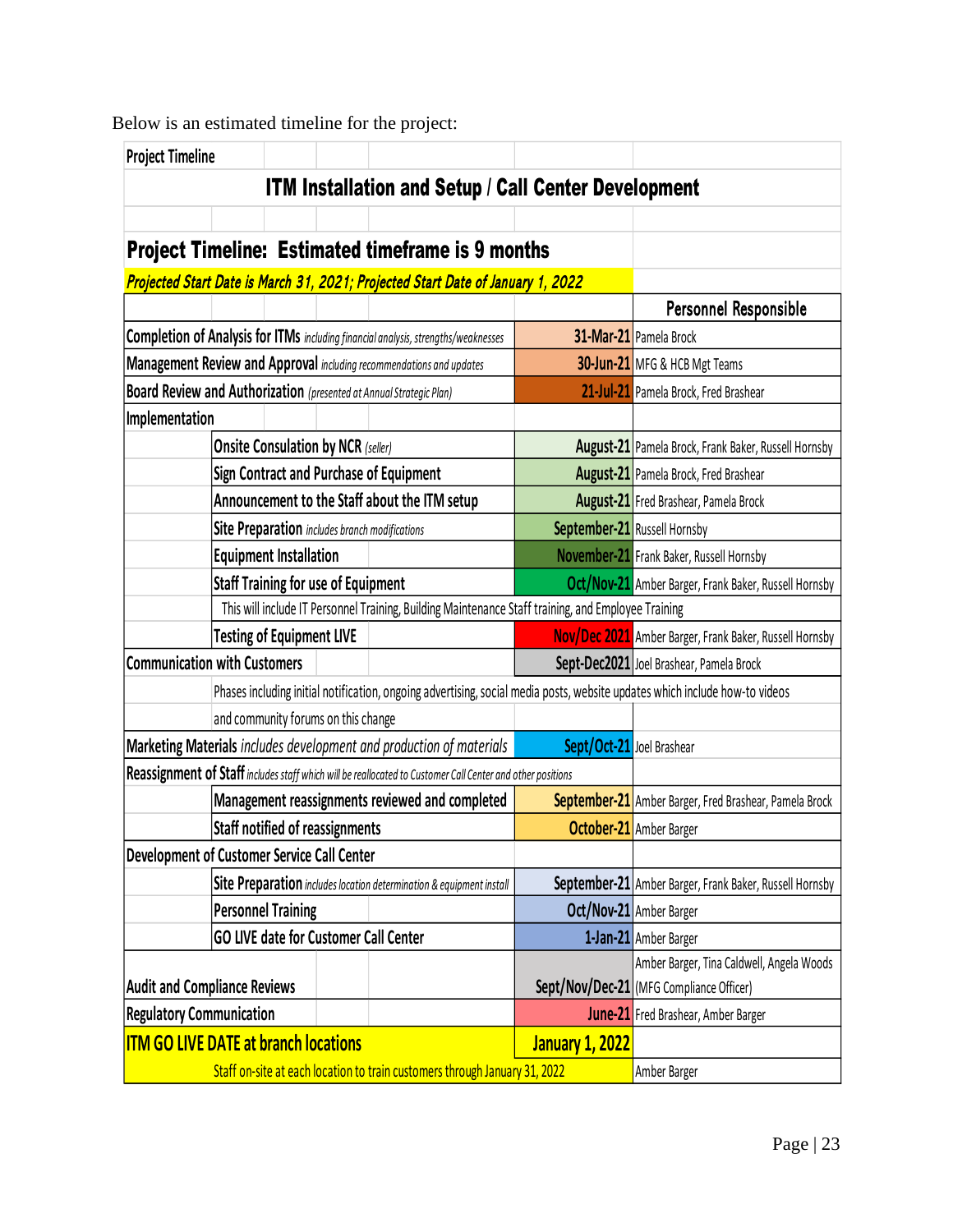#### Let's Talk About Location

As we further discuss the implementation of ITMs at each branch, let's discuss where they would be placed within each branch. Key areas to focus on will be convenience, security, and ease of installation to reduce setup costs.

For the Stinnett Branch location, I would recommend a wall unit ITM to be located in the current New Accounts area. This area is located beside the safe deposit boxes in the lobby for customers. By locating the unit in the wall, it will provide obby Area added security for bank staff because т they will work behind closed doors **STIMETT BRAICH INTER CITIZENS BANK** when restocking cash boxes, pulling any

necessary reports from the machine, and/or when repairs or cleaning is required. By using this location, the teller line remains intact for use in the future and this location will require very little



interior changes which will reduce the installation cost. An alternative location could be one of the current teller windows. This branch's teller line is

behind glass for extra security so there would be a cost associated with retrofitting this area for the ITM.

For the Wooton Branch, I would recommend placement of the ITM in the wall which is currently the New Accounts office. There will be cost associated with retrofitting the unit to fit the area, but this will be the most efficient placement. Much like the placement at the Stinnett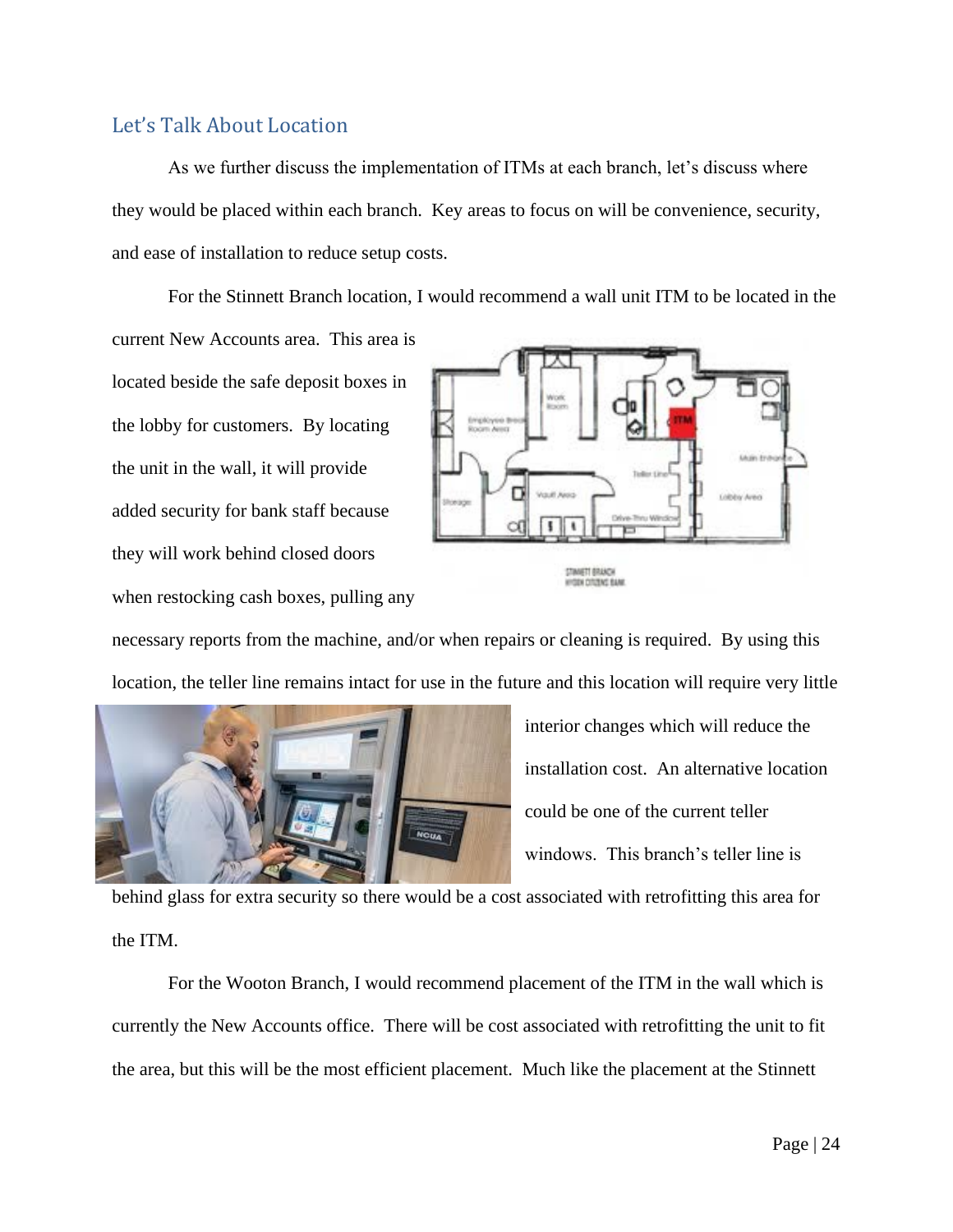Branch, it will allow bank staff to work behind the unit to load cash, work on the unit, etc. As an alternative location, one of the teller windows could also be used. The teller windows at this location are also behind glass so the cost to retrofit will be larger than the cost to place the unit in the first proposed place.



## **Financial Analysis**

As with all projects, one of the most important considerations is and must be money. While it should not be the deciding factor in the decision to make this change at the branch locations, it is a key aspect of why we want to make this change. Our goal is to reduce overhead expenses which will reduce the Efficiency Ratio, result in a higher ROA, and increased profits.

In evaluating the branch operations and profitability, it is important to note that Hyden Citizens Bank does not use a formal accounting process for branch profitability. The branches that have been constructed have been built for the convenience of our customers and to solidify the hold on our market share within Leslie County which is why individual branch profitability has not been tracked. So, as we determine the cost benefits of this solution, we will use hard costs to determine if the solution suggested would reduce expenses and assist in improving the bank's overall profitability. These hard costs will include salaries, benefits, utilities, and other fixed costs associated with these two smaller branches.

The hard costs for each branch are very similar. Salaries and benefits for the Stinnett Branch are approximately \$100,000 annually while the cost for the Wooton Branch is approximately \$95,000. These costs will remain unchanged for the bank because I am not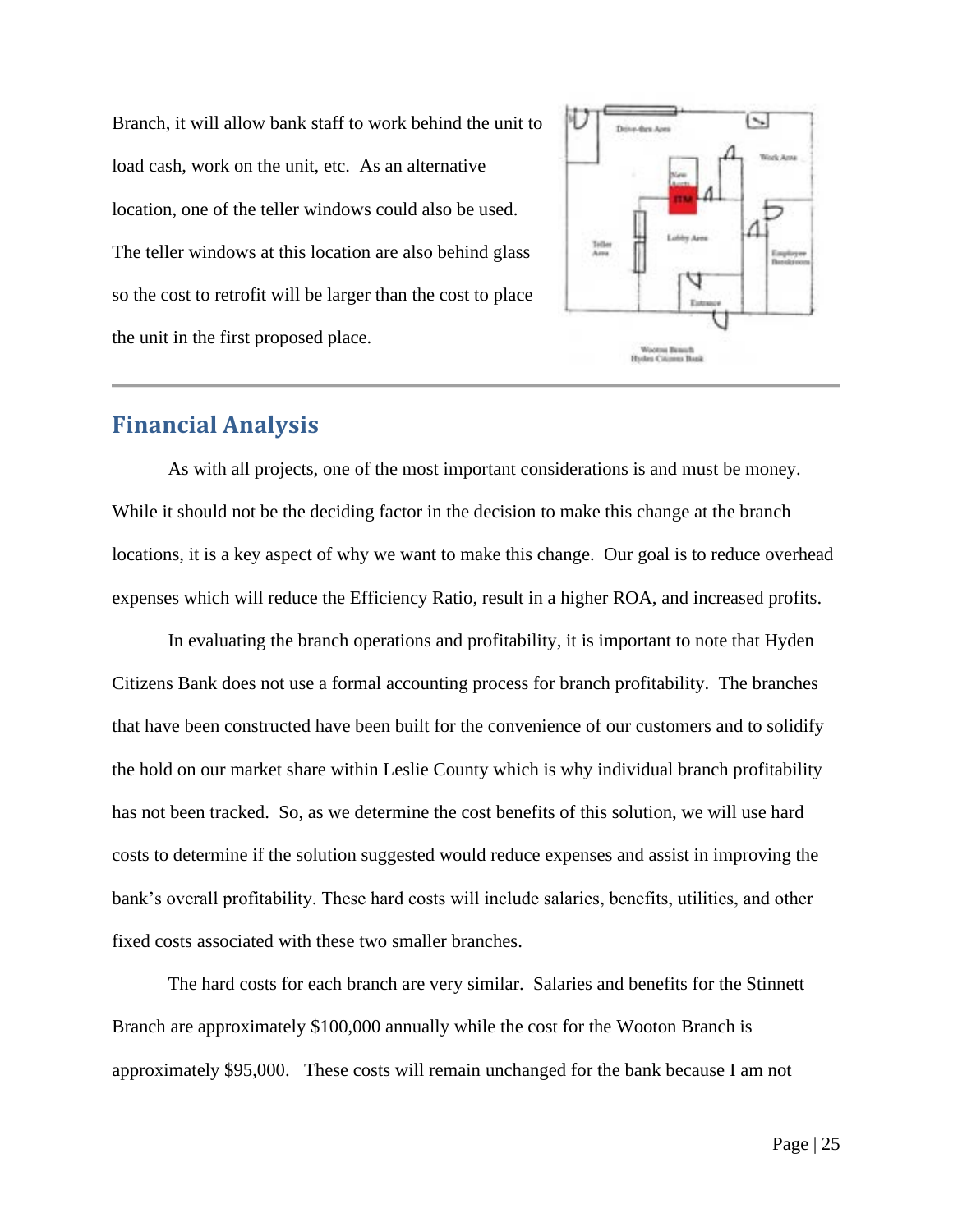recommending a reduction in full-time personnel due to the use of ITMs at the branches. Instead, I am recommending the four full-time employees be reallocated to the Main Office and Hurts Creek branch in the following manner. At the Main Office, two employees will staff the customer call center and assist customers using the ITMs daily. One employee will be reassigned to the Hurts Creek branch as a full-time teller and the other full-time employee will be a floating teller for both remaining locations. While the bank will be overstaffed for a period of time with only two locations with employees, this will resolve itself through attrition and result in a further reduction of expenses due to the installation of the ITMs. This reduction is projected into the financial analysis beginning in Year 2.

Because of the use of the ITMs at the Stinnett and Wooton branches and the reallocation of staff to the Main Office and Hurts Creek locations, the need for part-time staff will be eliminated. This is an annual cost savings of \$60,000 to the bank. Currently, part-time staff are necessary to work at all branch locations during lunches, absences, and flex days.

The annual cost for utilities and other operational expenses is \$61,000 for the branches but it is notable that this cost will not entirely disappear with the implementation of the ITMs. There will continue to be electric, phone, water, etc. at each location but the plan is to drastically reduce this cost as much as possible. I project a 75% reduction in these expenses upon the full

| <b>Cost Reductions Due to new Technology</b> |    |         |   |         |    |         |    |         |    |         |                                                                       |  |
|----------------------------------------------|----|---------|---|---------|----|---------|----|---------|----|---------|-----------------------------------------------------------------------|--|
|                                              |    |         |   |         |    |         |    |         |    |         |                                                                       |  |
| <b>Reduction in Part-time</b>                |    |         |   |         |    |         |    |         |    |         | Eliminate Part-time                                                   |  |
| <b>Salaries</b>                              | \$ | 60,000  | S | 60.000  | \$ | 60,000  | -S | 60,000  | -S | 60.000  | expense at the Branches                                               |  |
| <b>Reduction in Utilities</b>                |    |         |   |         |    |         |    |         |    |         |                                                                       |  |
| <b>Expenses</b>                              | \$ | 33,000  | S | 33,000  | \$ | 33,000  | -S | 33,000  | -S | 33,000  | <b>Estimated 75% Reduction</b>                                        |  |
| Reduction in Other                           |    |         |   |         |    |         |    |         |    |         | Includes: Supplies,<br>Janitorial, other equip                        |  |
| <b>Expenses</b>                              | \$ | 13,000  | S | 13,000  | \$ | 13,000  | S  | 13,000  | S  | 13.000  | maint, etc.                                                           |  |
| <b>Reduction in Salary and</b><br>Benefits   |    |         |   | 15,000  |    | 45,000  |    | 60,000  |    | 60.000  | Assumes attrition of 1 full<br>time employee in YR 2<br>and 1 in YR 3 |  |
| <b>TOTAL Cost Reductions   \$</b>            |    | 106.000 |   | 121,000 |    | 151.000 |    | 166.000 |    | 166,000 |                                                                       |  |

implementation of the ITM solution at the two branch locations as the chart indicates below.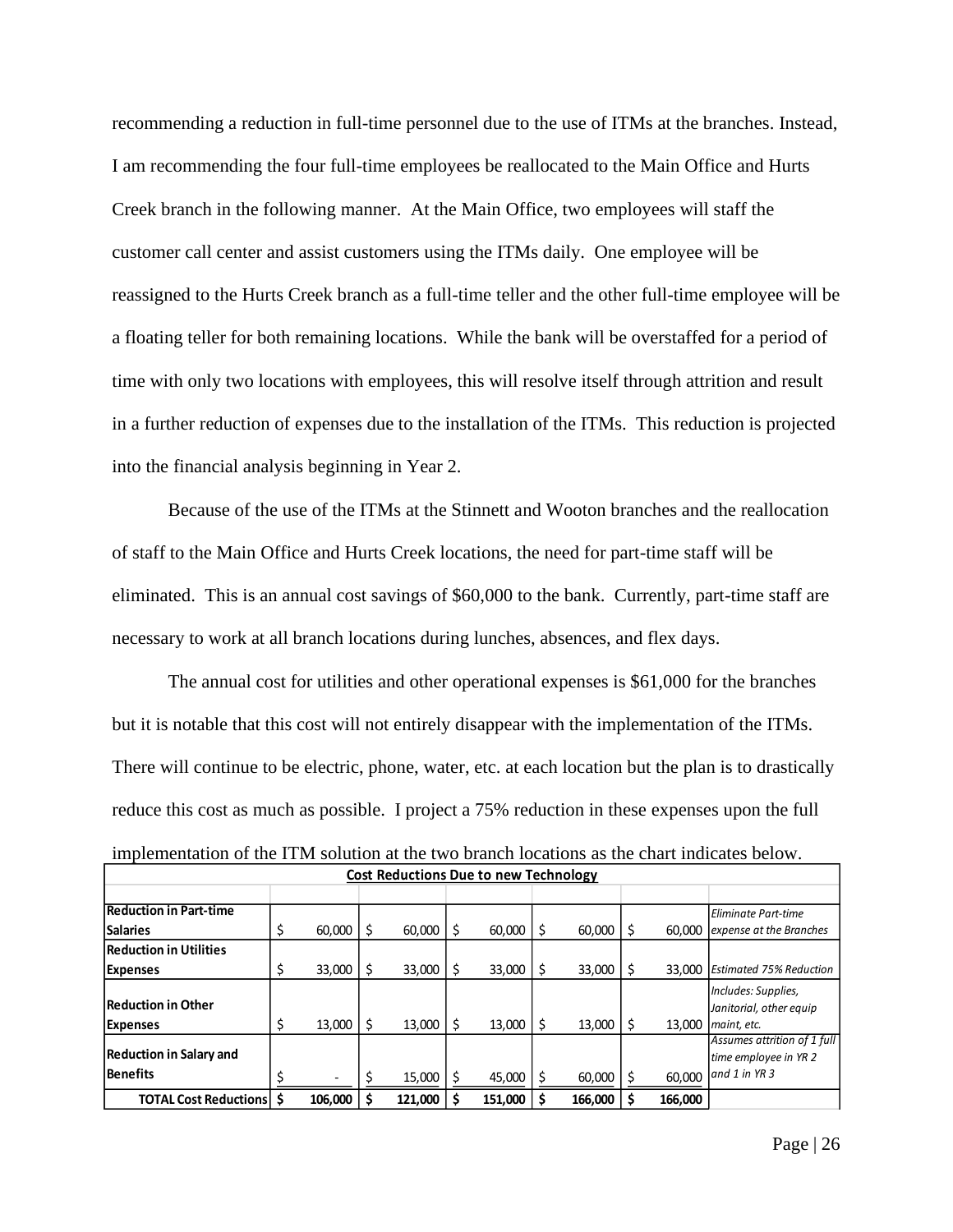## Purchasing the ITMs

The cost to purchase and install the two Interactive Teller Machines will be \$299,000. This cost of \$149,500 per unit includes \$77,500 for the actual unit and onetime expenses for software and implementation of \$72,000 per unit. This cost will be depreciated over 7 years. The annual maintenance costs per unit are estimated at \$6,800 for software licenses and maintenance fees and \$7,800 for hardware maintenance for the unit for a combined annual maintenance cost of \$14,600 for each unit. The reduction in part-time personnel cost and branch operational expenses will off-set the cost of the depreciation, annual maintenance, and licenses for the ITMs. In fact, even with the purchase of the ITMs and their expenses, the bank will have a \$34,000 annual reduction in overhead expenses the first year and an estimated \$94,000+ decrease within five years by implementing this solution.

| <b>Cost of New Technology</b>                    |    |        |  |                   |    |                   |    |        |    |        |  |  |  |
|--------------------------------------------------|----|--------|--|-------------------|----|-------------------|----|--------|----|--------|--|--|--|
|                                                  |    |        |  |                   |    |                   |    |        |    |        |  |  |  |
|                                                  |    | Year 1 |  | Year <sub>2</sub> |    | Year <sub>3</sub> |    | Year 4 |    | Year 5 |  |  |  |
| <b>Depreciation Expense</b>                      | \$ | 42,714 |  | 42,714            | \$ | 42,714            | \$ | 42,714 |    | 42,714 |  |  |  |
| <b>Annual Maintenance</b>                        |    | 15,600 |  | 15,600            | \$ | 15,600            | \$ | 15,600 |    | 15,600 |  |  |  |
| Annual Software License                          |    | 13,600 |  | 13,600            |    | 13,600            | \$ | 13,600 |    | 13,600 |  |  |  |
| <b>Total Cost of New Tech.</b>                   | \$ | 71,914 |  | 71,914            | \$ | 71,914            | \$ | 71,914 | \$ | 71,914 |  |  |  |
|                                                  |    |        |  | Based on:         |    |                   |    |        |    |        |  |  |  |
| \$149,500 per units (2) with 7 Years Useful Life |    |        |  |                   |    |                   |    |        |    |        |  |  |  |

|                            | Net Impact to Overhead with Cost Reductions and New Technology Costs |               |                 |               |          |  |
|----------------------------|----------------------------------------------------------------------|---------------|-----------------|---------------|----------|--|
| Net Increase or (Decrease) |                                                                      |               |                 |               |          |  |
| to Overhead                | $(34,086)$ \$                                                        | $(49,086)$ \$ | $(79,086)$   \$ | $(94,086)$ \$ | (94,086) |  |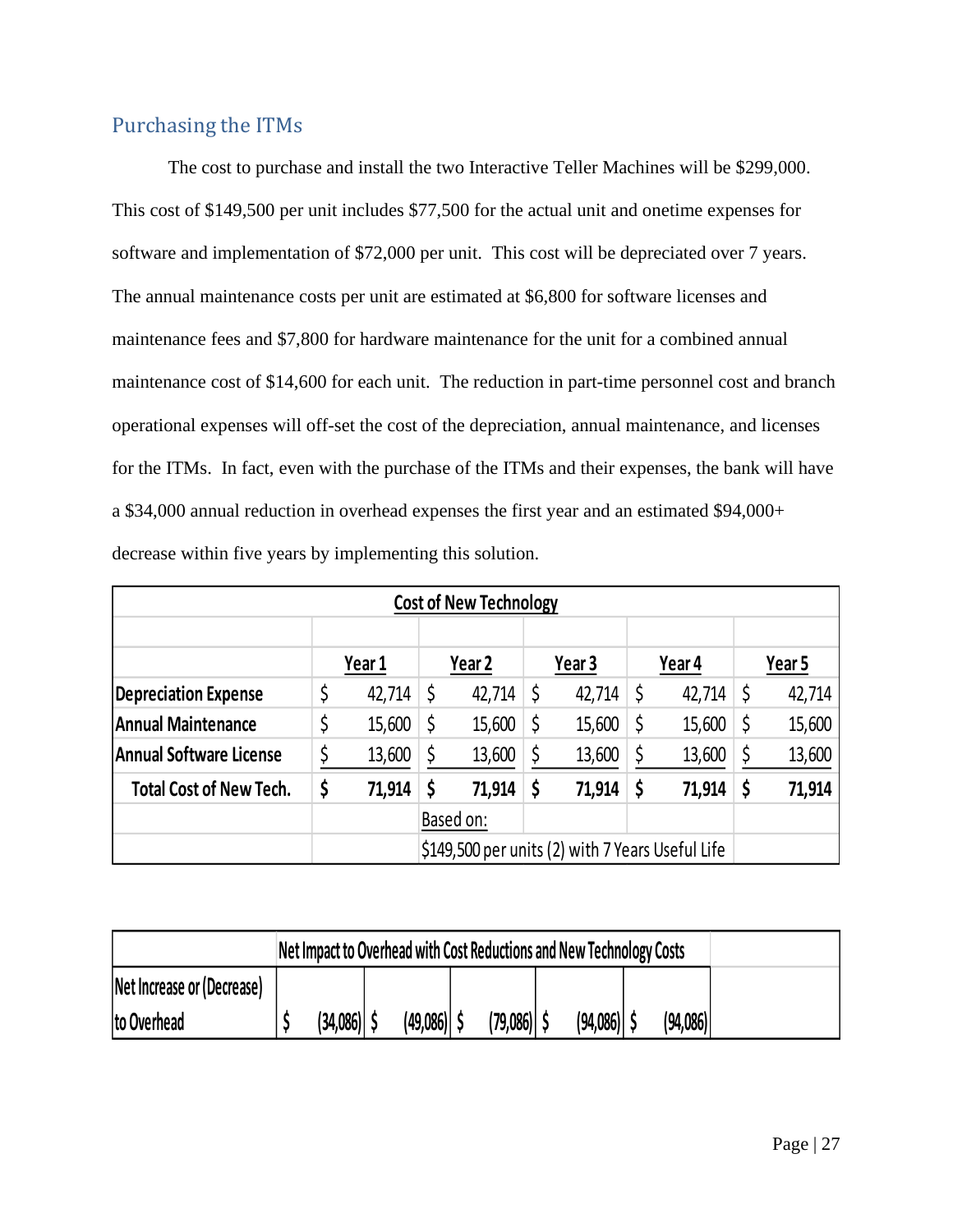Due to the unknown aspect of the site preparation, I cannot estimate this cost. However, based on the layouts within each branch I am recommending, there will be little structural changes which should be less expensive one-time costs. The bank employs a local contractor who handles these types of needs so this will be handled locally and less expensively.

Based on the projections in the Financial Analysis below, the bank will experience a steady decline in the Efficiency Ratio over the 5 years following implementation of the ITMs. The current ratio of 76.88% will decline 300 basis points over this time to 73.92%. This will have a positive effect on the bank's ROA and net income. The ROA will steadily increase during this time from 0.98% today to 1.06% in 5 years. The increase to profitability will be approximately \$94,000 during this time period. Overall, this will be a positive impact to the bank through improved service and efficiency while improving key ratios and the bottom line, all while maintaining the presence in the community that is very important to the bank and our community.

| Impact to the Efficiency Ratio       |                |                |               |                   |               |                   |  |  |  |  |  |  |  |
|--------------------------------------|----------------|----------------|---------------|-------------------|---------------|-------------------|--|--|--|--|--|--|--|
|                                      |                |                |               |                   |               |                   |  |  |  |  |  |  |  |
|                                      | <b>Current</b> | Year 1         | Year 2        | Year <sub>3</sub> | Year 4        | Year 5            |  |  |  |  |  |  |  |
| Total Overhead (Annualized)          | 3,938,000      | 3,903,914      | 3,888,914     | 3,858,914         | 3,843,914     | 3,843,914         |  |  |  |  |  |  |  |
| <b>Total Net Interest Income TE</b>  | 4,464,000      | 4,489,000      | 4,500,000     | 4,525,000         | 4,550,000     | 4,525,000         |  |  |  |  |  |  |  |
| Total Non-Interest Income (A         | 658,000        | 665,000        | 660,000       | 665,000           | 670,000       | 675,000           |  |  |  |  |  |  |  |
| <b>Effieciency Ratio (Annualized</b> | 76.88%         | 75.75%         | 75.37%        | 74.35%            | 73.64%        | 73.92%            |  |  |  |  |  |  |  |
|                                      |                |                |               |                   |               |                   |  |  |  |  |  |  |  |
|                                      |                |                | Impact to ROA |                   |               |                   |  |  |  |  |  |  |  |
|                                      |                |                |               |                   |               |                   |  |  |  |  |  |  |  |
|                                      | Current        | Year 1         | Year 2        | Year 3            | Year 4        | Year 5            |  |  |  |  |  |  |  |
| Net Income (Annualized)              | 1,244,000<br>S | 1,278,086<br>Ş | 1,293,086     | 1,323,086         | 1,338,086     | 1,338,086<br>Ş    |  |  |  |  |  |  |  |
| <b>Average Assets (Annualized)</b>   | \$126,694,000  | \$126,694,000  | \$126,694,000 | \$126,694,000     | \$126,694,000 | \$<br>126,694,000 |  |  |  |  |  |  |  |
| <b>ROA</b>                           | 0.98%          | 1.01%          | 1.02%         | 1.04%             | 1.06%         | 1.06%             |  |  |  |  |  |  |  |

Page | 28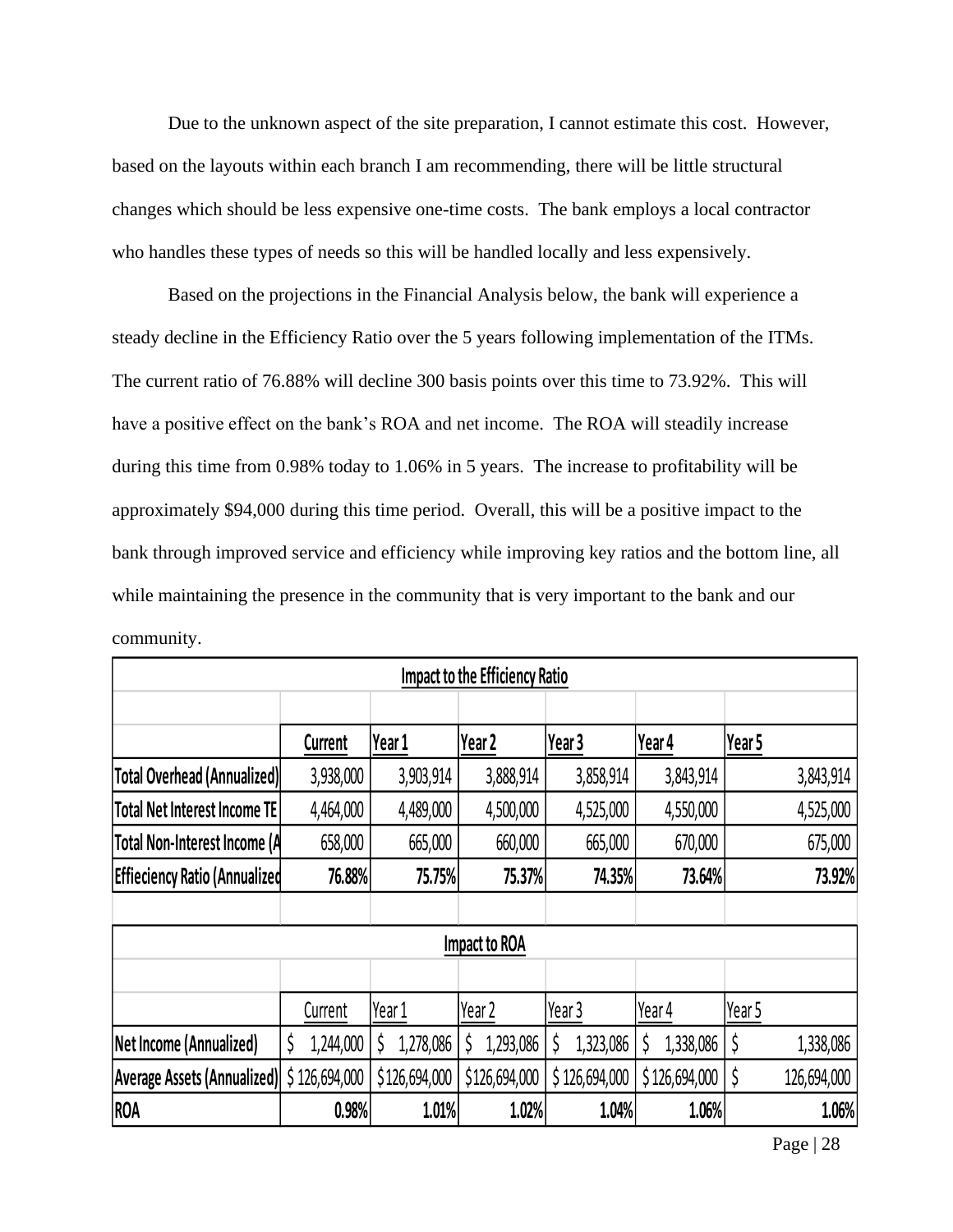## **Non-Financial Impacts**

While the financial impact to the bank is crucial, there are many non-financial impacts that must be considered. As we examine the implementation of ITMs more closely, it is important to determine if this is the right move for the bank, our customers and the community.

#### *Development of a Customer Call Center*

One of the biggest positive impacts to the bank from a non-financial standpoint will be the addition of the customer call center. This will allow for more efficient handling of customer service needs for all customers by employees who are dedicated to this area. Currently, our tellers and new accounts personnel handle customer service calls. They may be assisting other customers which means their attention is divided between two or more customers at any given time and results in lower customer service satisfaction.

I propose that the Customer Call Center be staffed with two full-time employees from the current branch staff. The implementation and setup of the customer call center will take place while the ITM implementation is ongoing which will allow both to be fully operational at the same time. The Customer Call Center will house the employees who will be working with customers using the live video conference feature on the ITMs at the branch locations. But, as we know from teller counts, the number of transactions are low at each branch so these employees will also be able to handle the incoming phone calls for the bank and work with customers for many of the most common call requests such as:

- Check account balance(s), paid transactions or pending deposits
- Online Banking issues such as password resets, adding/deleting accounts, transfers or other issues.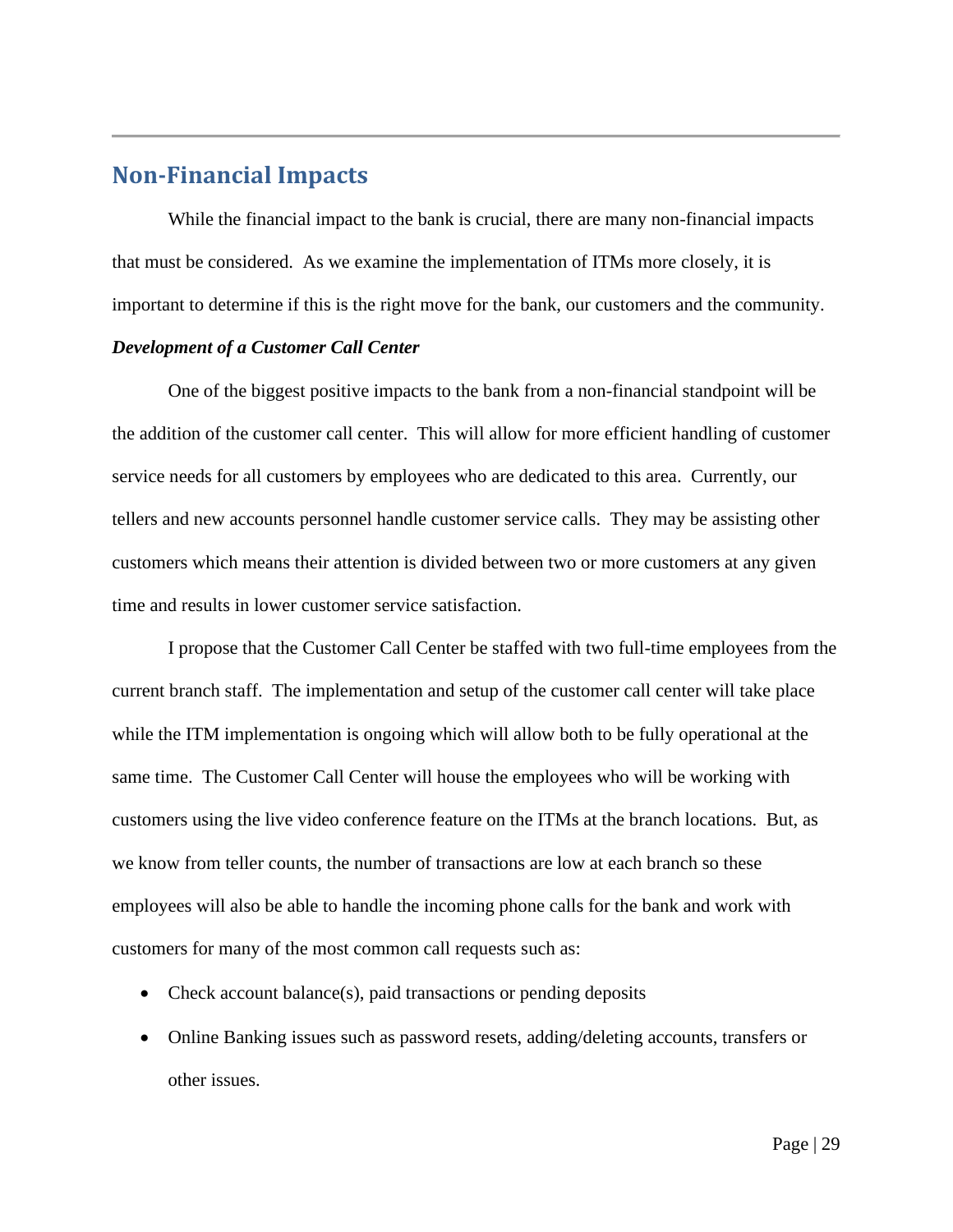- Order checks using our in-house check printing services
- Debit card issues such as requesting dollar limit increases, password changes, a new card, reporting a lost/stolen card or other issues

By having trained employees available to consistently provide these services, we will greatly improve workflow efficiency and customer service throughout the bank.

Training will be a key element for the success of the call center which will be a new operation for the bank. The bank will assign one employee as the Call Center Manager who will ensure all functions are being performed, develop work schedules, train staff on the services performed by the call center and work in-line with the Operations Manager to ensure an efficient work flow. *See Appendix 2 for a proposed Organizational Chart with the changes.*

#### *Community Impact*

Our customers place a tremendous amount of priority on personal interaction and, as in most small rural communities, everybody knows everybody. This personal touch is a key feature of our bank and it matters a great deal to our customers. Hyden Citizens Bank is known as Leslie County's bank and the introduction of self-service machines replacing our employees who are local citizens could be ill received, if we do not carefully implement the change. If our local customers become dissatisifed or feel abandon with this change, the bank could experience loss of accounts and customers. It will be crucial to the success of this project that we communicate openly and honestly with our customers and assist them as much as possible in learning how to use this new technology to serve them better. I suggest investing in online videos with detailed how-to instructions available on our websites and placing a former branch employee at the location for approximately four weeks following the installation to assist our customers during this time. In addition, it may be prudent to hold community forums in the affected communities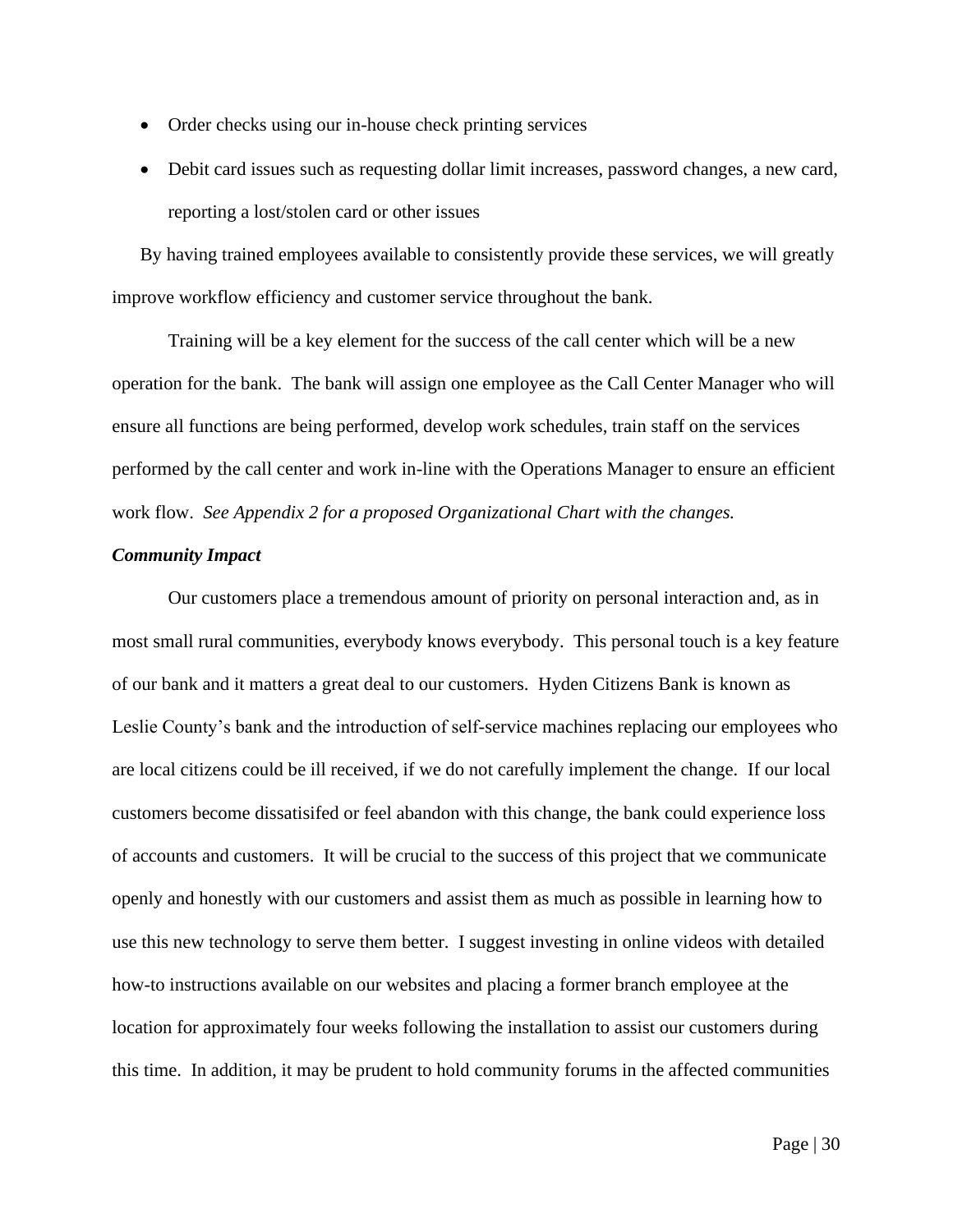to provide a live demo while openly answering questions and discussing the reasons for this change. This could show our continued commitment to the community while highlighting the positive aspects of this change. The community's reception of this new branch dynamic will be a key part of the success of our project. The local communities must see this as progress, not abandonment.

To monitor the acceptance and usage of the machines, it is recommended that management develop a monthly reporting system. The ITMs provide reporting features which will allow us to track the number and types of transactions, length of the time it takes to complete each transaction, and the number of customers daily at each location. By monitoring these reports, we will be able to determine any areas that may need adjustments to improve the customer's experience or if a location is being underutilized. If a location is underutilized, the bank could employ additional marketing strategies to improve usage. In the unlikely event that an ITM at the Wooton and/or Stinnett branch is deemed to be ineffective, management would need to strategically evaluate the best solution. Possible solutions might include the permanent closing of the underperforming branch with the drive-thru ATM remaining open and the ITM relocated to the another location or bringing the live staff back to the facility.

#### *Technology Needs*

The need for strong internet access with the necessary bandwidth for high-resolution video integration will be key to the success of this project. It must be capable of allowing the ITMs to successfully and quickly connect to the live tellers in their remote location then process and upload the transactions. Currently, the two branches have poor connections and lack enough bandwidth, on some days, to process new account documents successfully. However, a new telecommunications provider has entered the area and is currently signing new customers. Our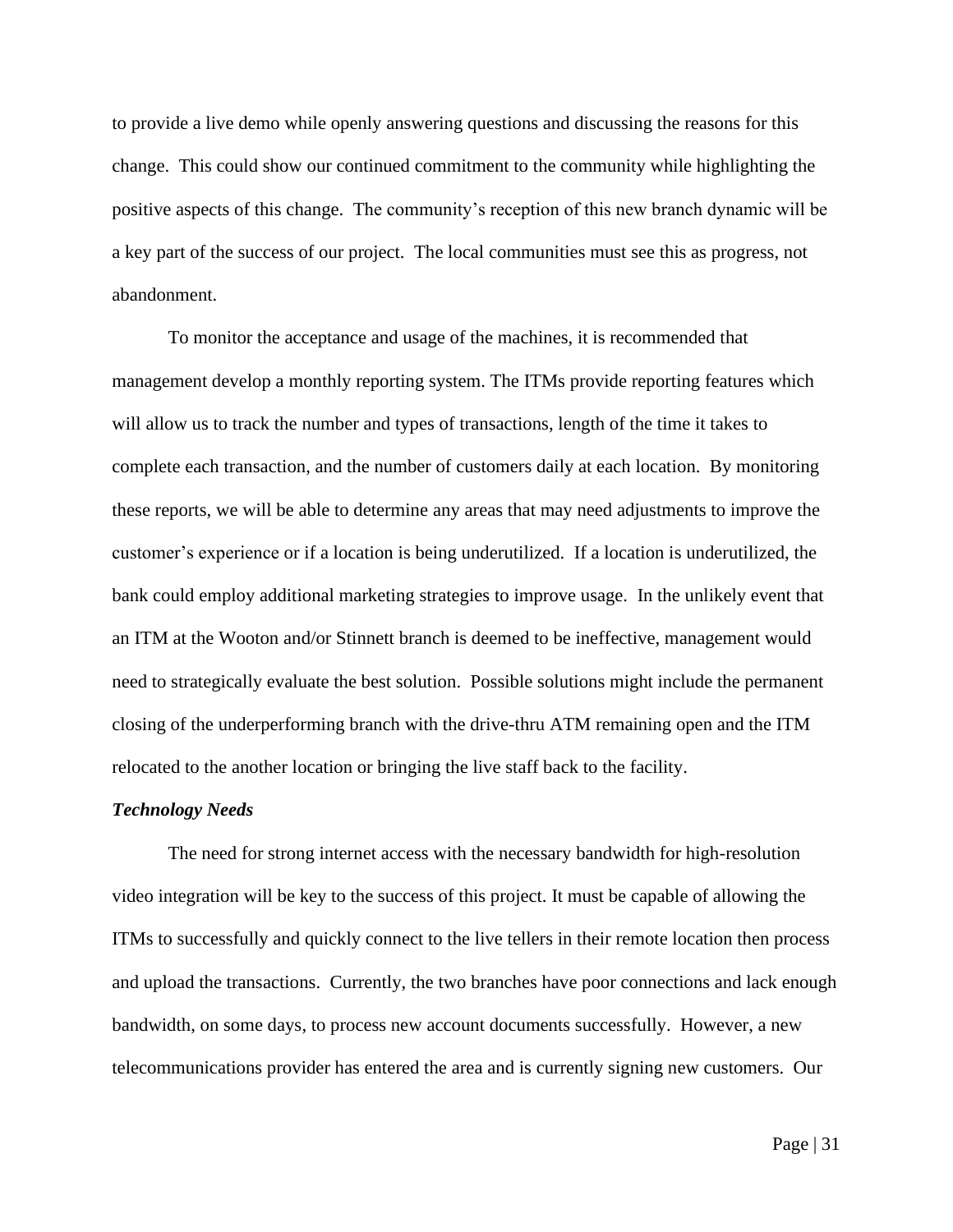IT manager expects access to these two areas within the next six months. With this improved, fiber optic connection, there will be no issues with connectivity for the ITMs.

Another consideration, depending on the setup, will be the use of video integration which could slow down transaction times. The bank will need to be careful in setup to determine which transactions require live teller assistance and which can be completed solely by the machine without assistance to ensure transactions are completed as efficiently as possible.

This technology will allow Hyden Citizens Bank to cater to the Millennials who focus on the need to incorporate technology into every aspect of their lives. ITMs are relatively new in our area and would offer a competitive advantage for the bank with this demographic who gravitate towards innovative companies while also allowing us to reduce our expenses and bring our ratios into peer range.

Another technology-related aspect to address will be determining if and how our core processor, Shazam Core Services, will interact with the machines to ensure seamless integration. An interface between our core processor and our ITMs will allow for uploading of daily transactions and settlements so it will be imperative that we work closely with these two vendors to ensure this process works efficiently.

It may also be helpful to develop IT operational guidelines to follow if one or both ITMs experience a disruption of service which could impact our customers' ability to conduct business. It will be important to include a well thought out plan in the bank's Disaster Recovery Plan. This plan should include the estimated restoration timelines as detailed in the vendor's agreement, notification of the temporary branch closure due to the unavailability of the ITM, which will redirect those affected customers to another location, and other operational needs.

#### *Staffing Impacts*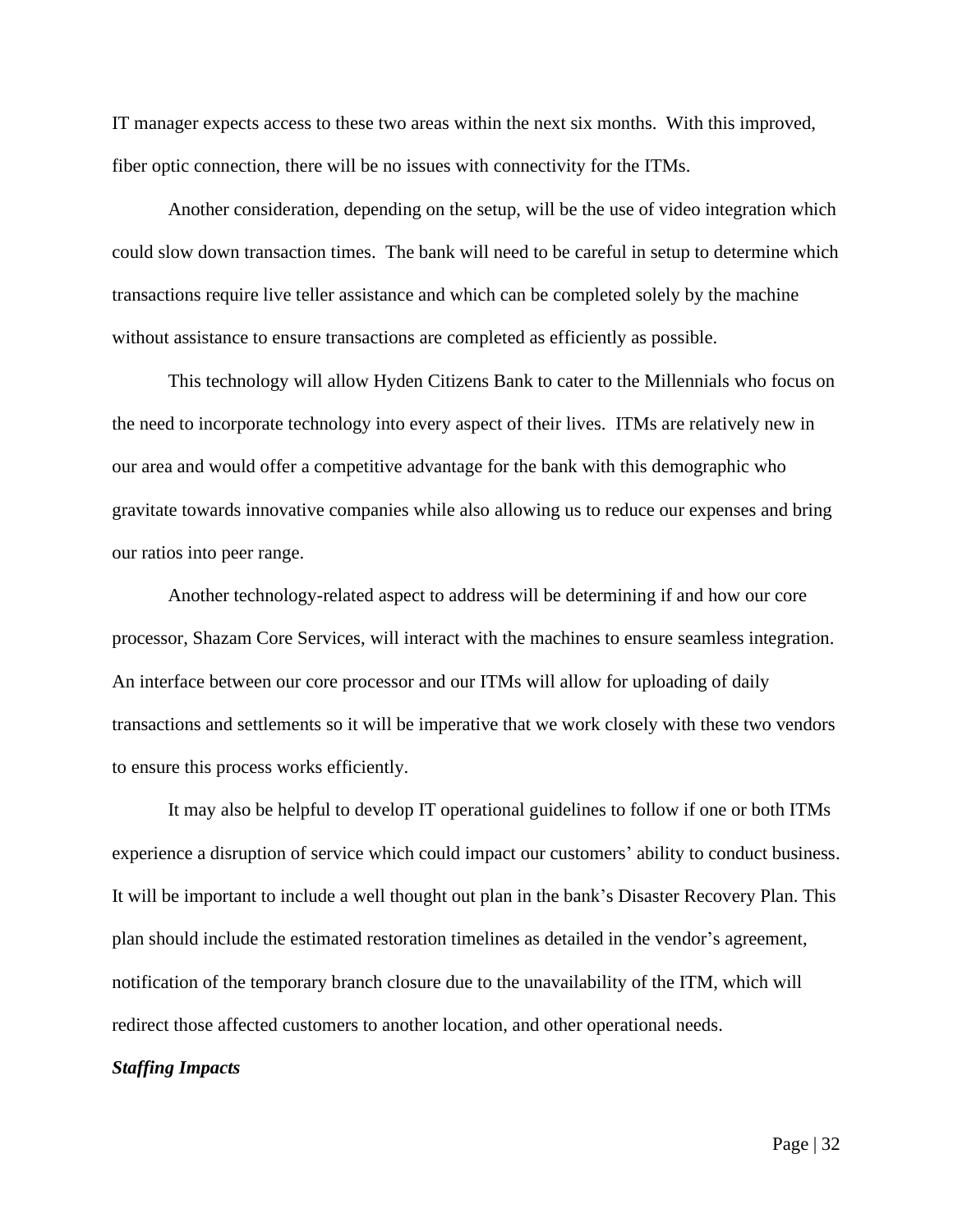With the implementation of ITMs, there will be significant changes in staffing and workflows within the bank. Management will need to be aware of how this is impacting the affected employees and communicate effectively throughout the bank. Staff engagement will be a key component to the success of this change.

The operations staff will need to work closely to ensure the new workflows are maximizing the benefit of the costs associated with installing the ITMs as the reallocated staff will take on different roles within the bank. There is currently a branch manager at each location but only one management position will be available with the reassignments. It will be important to carefully reassign staff to ensure the right person is chosen for the new positions from the staff.

As mentioned above, the bank will open a call center at the Main Office location. The staffing of a call center will be new to Hyden Citizens Bank so this will require a change to management's structure and mindset to accommodate this change. In addition, training will be critical to the call center's success so time and energy will need to be prioritized to ensure that this happens effectively.

Change is scary. There could be employees who do not like the changes so managers will need to closely monitor this throughout the staff to ensure negativity regarding this change does not impact the results. Resistance is normal with changes such as these and it will be key for managers to work with their employees and assist them as much as possible during the transition.

As mentioned above, the cost of \$60,000 is the hard dollar costs associated with eliminating the part-time staff, but this figure does not recognize the non-financial benefits of this aspect of the change. These benefits include:

• Removal of the high cost of turnover in this area because these are mostly college students and are low paying jobs with fluctuating hours and,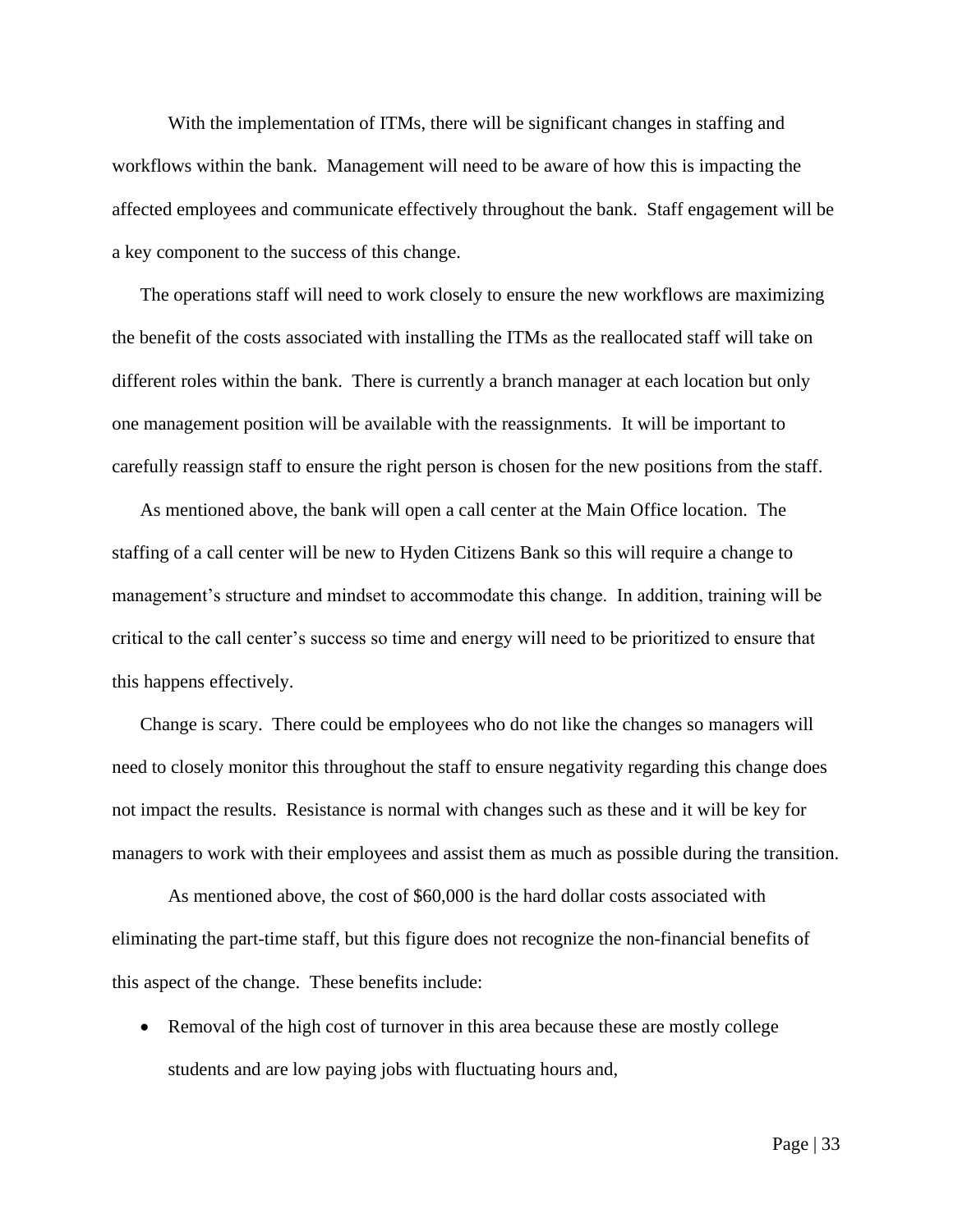- Reduction in the time spent training new tellers and;
- Reduction in the amount of time scheduling for the locations

By eliminating these, it will allow the Operations Manager to focus on the daily operations of the bank and the full-time staff. I actually believe these benefits may have more of a benefit to the bank as a whole than the actual reduction in dollars spent.

In addition, with this reduction of staffing to two locations only, the teller staff will only have to work one Saturday a month. Currently, all full-time tellers work every other Saturday. To work only one Saturday a month would be an added benefit to the staff which would be highly valued and improve moral. This benefit should be openly discussed with the staff to encourage the positive aspects of this change.

#### *Regulatory Compliance*

During management's review prior to the Board's approval, it will be key to communicate the implementation of ITMs at our two smaller branch locations with our regulators from the Kentucky Department of Financial Institutions and FDIC. The bank should focus on the fact that this is not a closing and, based on the McFadden Act, the branches will continue to meet the definition of a branch after this change. The McFadden Act states that a branch is defined as "any branch bank, branch office, branch agency, additional office, or any branch place of business located in any State or Territory of the United States or in the District of Columbia at which deposits are received or checks paid or money lent." The ITMs will perform two of these functions upon implementation and could possibly process loans in the future, just as the branches do today. However, there is a possibility that the standalone ITMs in a branch facility with no employees on site may not be considered a branch, under regulatory interpretation, and would require a branch closure notification. This could cause significant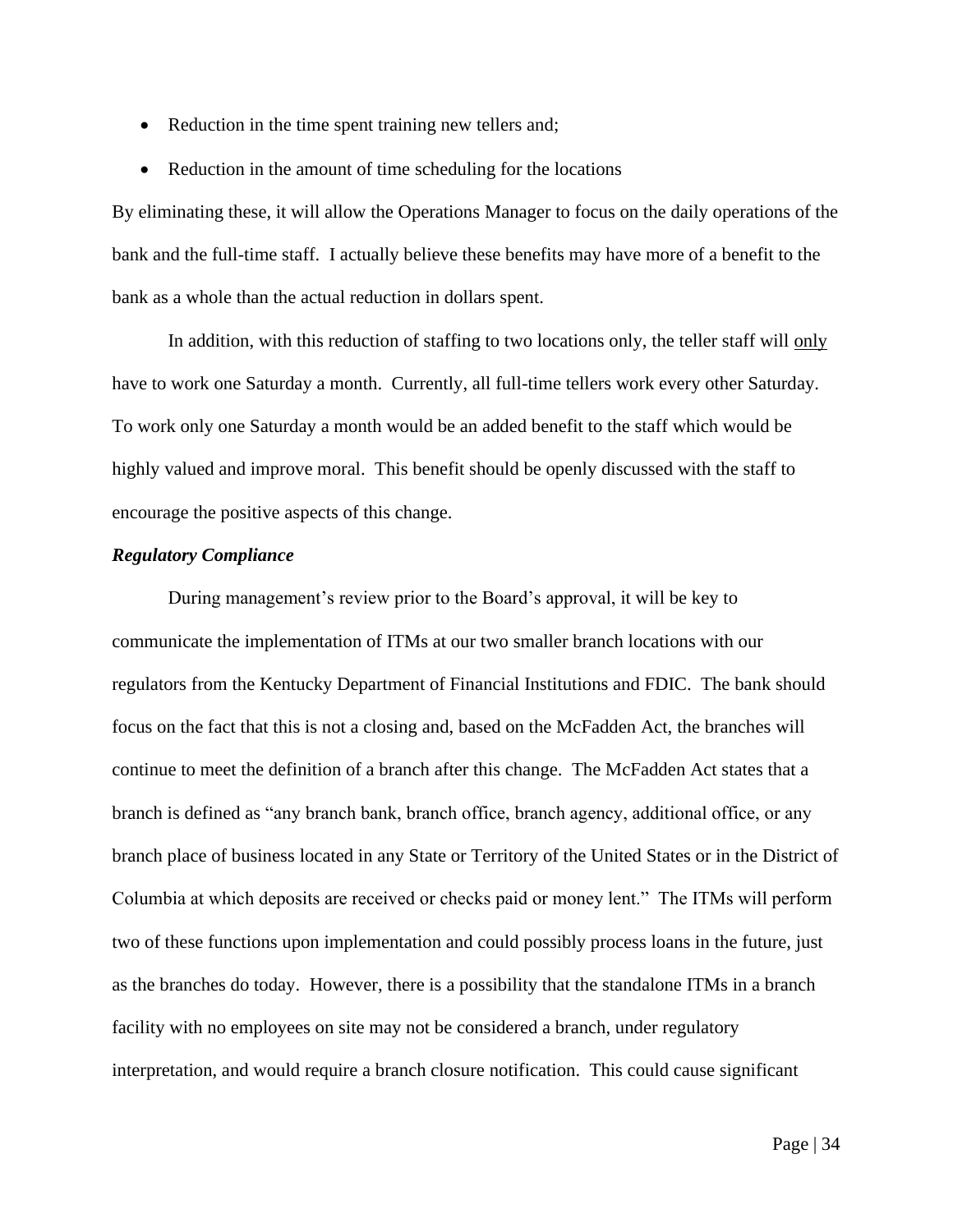issues within the community including customer and account losses. It will be critical to communicate and work closely with our regulators to ensure we find the best possible solution.

## **Conclusion**

In conclusion, after analysis, I recommend the implementation of Interactive Teller Machines (ITMs) at the Wooton and Stinnett Branches. I believe, based on the cost estimates and potential savings to the bank through improved ratios and earnings as well as improvements to efficiencies throughout the bank, this will be a positive move. It will position the bank to grow forward instead of being held back by the burden of static overhead costs associated with the operational requirements of the two smaller branches. The bank will be more prepared to handle increases in customers and accounts through the development of the customer call center and proper reallocation of staffing at the two remaining locations. In my opinion, this is a much more efficient use of our employees in meeting the needs of our customers and communities. In addition, if business should improve in the two communities with the ITMs, branch operations with full-time staff could resume with no cost to prepare the branches. The financial analysis indicates that the costs to implement the ITMs will not result in an increase in expenses due to the reduction of the part-time staff and other expenses but the bank will benefit over the next several years as the technology improves efficiencies throughout the bank. Hyden Citizens Bank will be better prepared for the next century of operations with this change as we maintain our position in the marketplace while controlling overhead costs and maximizing the return to our Shareholders.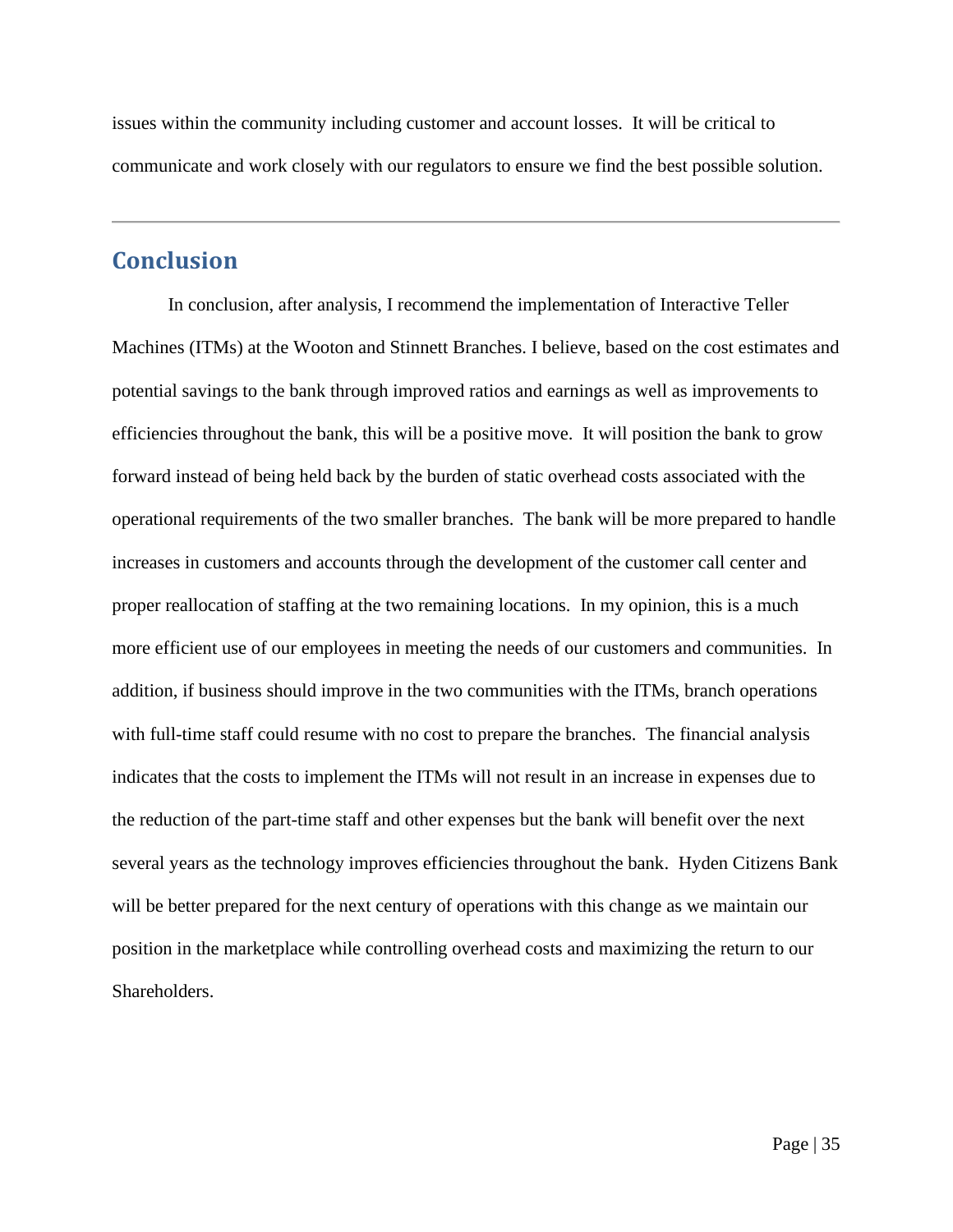## **Appendix 1: How to use an Interactive Teller Machine (ITM)**

Below is an example of a common transaction and the steps to perform this transaction using an Interactive Teller Machine (ITM). The example transaction is for a simple cash withdrawal and here are the steps:

- 1. Walk up to the screen and touch the screen to connect with a live teller.
- 2. When the teller appears on the screen, announce the purpose of your visit which is to withdraw \$100.
- 3. Enter your account number on the screen or touchpad. Or, if you do not know your account number, ask the live teller to locate your account number.
- 4. After you finish entering the number, press enter.
- 5. The teller will likely verify the banking function for accuracy.
- 6. After confirming the function, put a form of ID into the scanner.
- 7. The image of your ID will pop up on the screen for verification purposes.
- 8. At this point, you may need to reiterate the purpose for this visit which is to withdraw \$100.
- 9. The teller will then verify the account (if you have more than one) you want to withdraw the money from. You will have the option to watch the screen to follow the actions of the teller.
- 10. An acknowledgment of your withdrawal will pop up on the screen.
- 11. Press the acknowledgment button.
- 12. Click the submit button this takes the place of a signature.
- 13. The money will then dispense (similar to using an ATM).
- 14. Take the money out of the dispenser.
- 15. Take your receipt and close out the interaction.

By this example, you can see the ease of use for these machines and how quickly the transaction was completed and in compliance.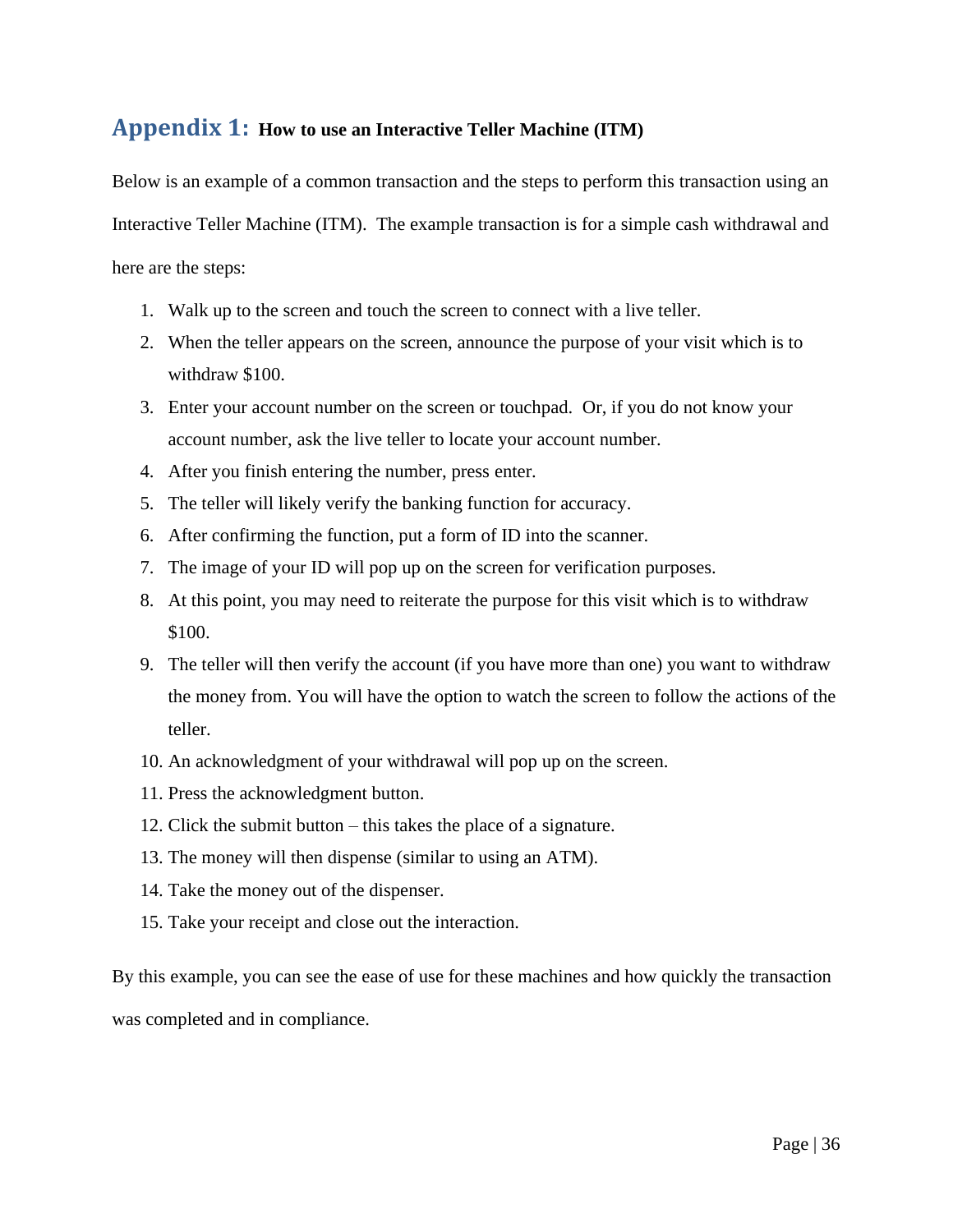## **Appendix 2: Current and Proposed Organizational Charts**

**Current Organization Chart** for Hyden Citizens Bank



**Proposed Organizational Chart** for Hyden Citizens Bank with the implementation of ITMs at Wooton and Stinnett Branches and the development of the Customer Call Center